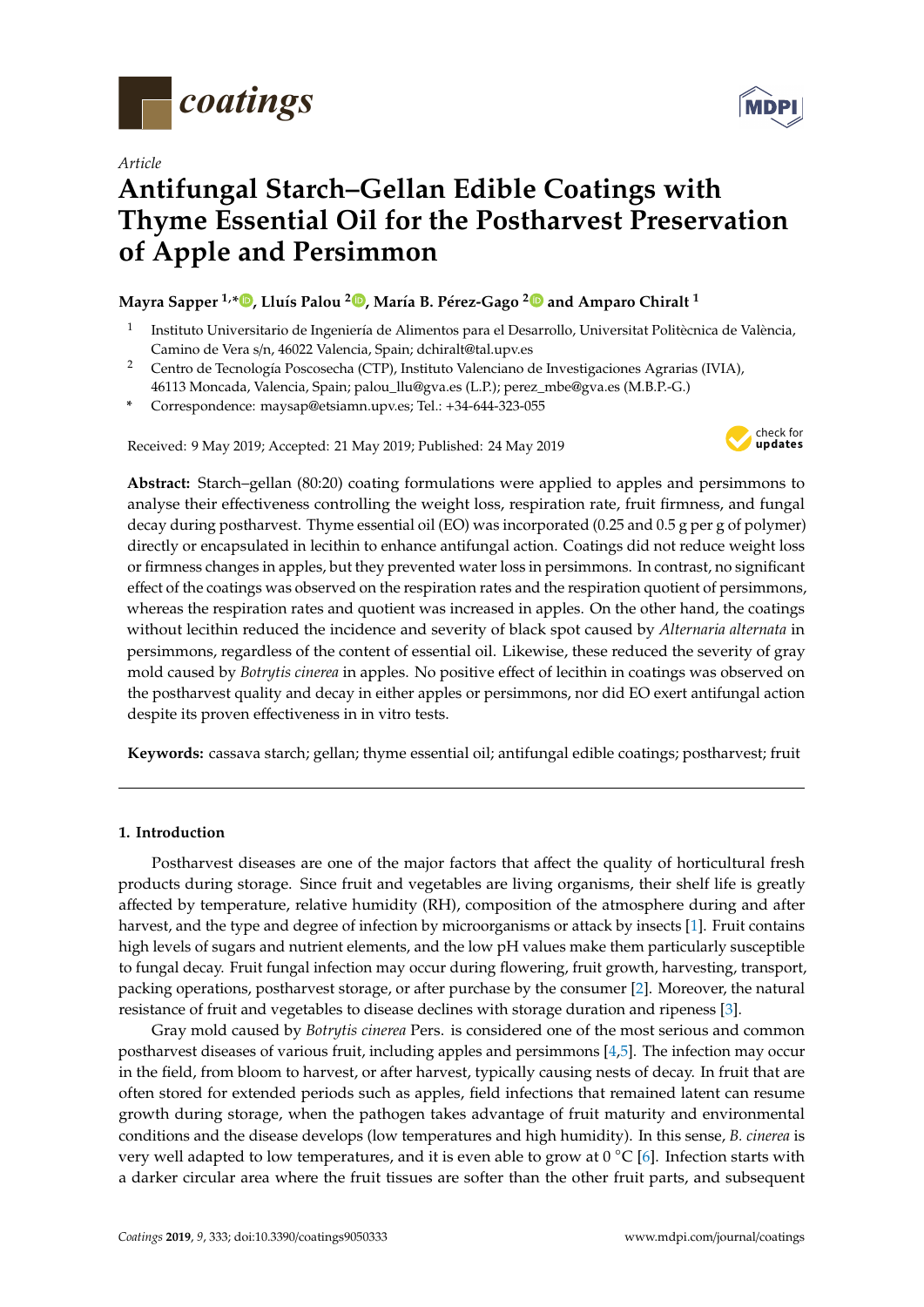abundant sporification, whose colour ranges from white to gray, can develop from the site of infection in conditions of ambient temperature and high humidity [\[7\]](#page-12-6). *Alternaria alternata* (Fr.) Keissl. is the causal agent of postharvest black spot in persimmons (*Diospyros kaki* Thunb.) [\[8\]](#page-12-7), and is generally considered a weak and opportunistic pathogen that gains entry into the fruit via wounds or natural openings, and remains quiescent until the fruit ripens [\[9\]](#page-12-8). *A. alternata* and *Penicillium* spp. were found to be the main causal agents of latent and wound infections in persimmons in Spain [\[5\]](#page-12-4).

After harvest, fresh produce also suffer physiological and biochemical changes that cause detrimental changes in quality and shelf life. Respiration, transpiration, and ethylene production are the main factors contributing to the deterioration of fruits and vegetables [\[10\]](#page-12-9). Ethylene is a hormone produced by climacteric fruits, or when fruit undergoes stress, and is partially responsible for changes in the flavour, colour, and texture of fruits and vegetables. In addition, fresh fruits and vegetables lose water during storage due to respiratory and transpiration processes [\[11\]](#page-12-10). Water stress also causes metabolic alterations and changes in enzyme activation, causing accelerated senescence, a decline in nutritional value, and increased susceptibility to chilling injury and pathogen invasion. Respiration consists of the oxidative breakdown of organic reserves to simpler molecules, including carbon dioxide  $(CO<sub>2</sub>)$  and water, with the release of energy [\[12\]](#page-12-11). All these biological factors, such as respiration, ethylene production, and resistance to water diffusion depend on the fruit commodity and cultivar, physiological stage at harvest, and storage conditions, which are also related to the composition of the surface waxes. Thus, for example, Morice and Shorland [\[13\]](#page-12-12) reported that hydrocarbons, alcohols, fatty acids, ursolic acid, and α-farnesene are the main components in natural apple surface waxes, and the amount and composition of these components changed during storage depending on the apple cultivar.

In the last decade, considerable research has been carried out into the development of edible coatings aiming to control the physiological activity of fruit. These coatings can modify the internal gas composition and reduce the water loss through the regulation of oxygen  $(O_2)$ ,  $CO_2$ , and water vapour exchange between the fruit and the surrounding atmosphere. However, a certain degree of  $O<sub>2</sub>$ and CO<sub>2</sub> permeability is necessary to avoid anaerobic respiration, which induces ethanol production, off-flavour formation, and the loss of produce quality [\[10\]](#page-12-9). An additional advantage of edible coatings is the possibility of incorporating food-grade ingredients, such as antimicrobial agents, antioxidants, flavours, colour pigments, and vitamins into the basic formulation with the aim of improving their functional properties.

Traditionally, the postharvest disease control of fresh fruits and vegetables involves the use of synthetic chemical fungicides in those products for which their use is legislated. However, new restrictive regulations regarding fungicide residues, the reduction of the legal acceptability limits of specific fungicides, the emergence of fungicide-resistant strains of the pathogens, and an increasing public concern towards these compounds have led to a global increase in the need to seek safer postharvest alternatives to control the decay of fruits and vegetables [\[14\]](#page-12-13). Some of these include antimicrobial antagonists (bacteria, yeast, and fungi) that perform as biocontrol agents, synthetic and natural antimicrobials classified as food-grade additives, or generally recognized as safe (GRAS) compounds, such as organic and inorganic acids and their salts, chitosan, essential oils (EOs), or other plant extracts and different physical methods. Among the natural compounds, EOs and their components have been reported to suppress fungal growth, both in in vitro and in vivo studies. Thus, for example, tea tree, palmarosa and star anise EO vapours completely inhibited the in vitro germination of the apple pathogen *Penicillium expansum* L. [\[15\]](#page-12-14); *Melissa o*ffi*cinalis* EO was effective against *B. cinerea*, *P. expansum*, and *Rhizopus stolonifer* (Ehrenb.) Vuill. in in vitro studies [\[16\]](#page-12-15). *Pulicaria mauritanica* EO was effective against *Alternaria* sp., *P. expansum*, and *R. stolonifer* [\[17\]](#page-12-16). In in vivo studies, the addition of lemon EO enhanced the antifungal activity of chitosan against *B. cinerea* in strawberries [\[18\]](#page-13-0); garlic extracts and clove EO treatments reduced the postharvest decay caused by *B. cinerea* and *P. expansum* when applied directly to apples [\[19\]](#page-13-1); and a chitosan–oregano EO emulsion exhibited an inhibitory effect on pomegranate fruit inoculated with *Botrytis* sp., but caused some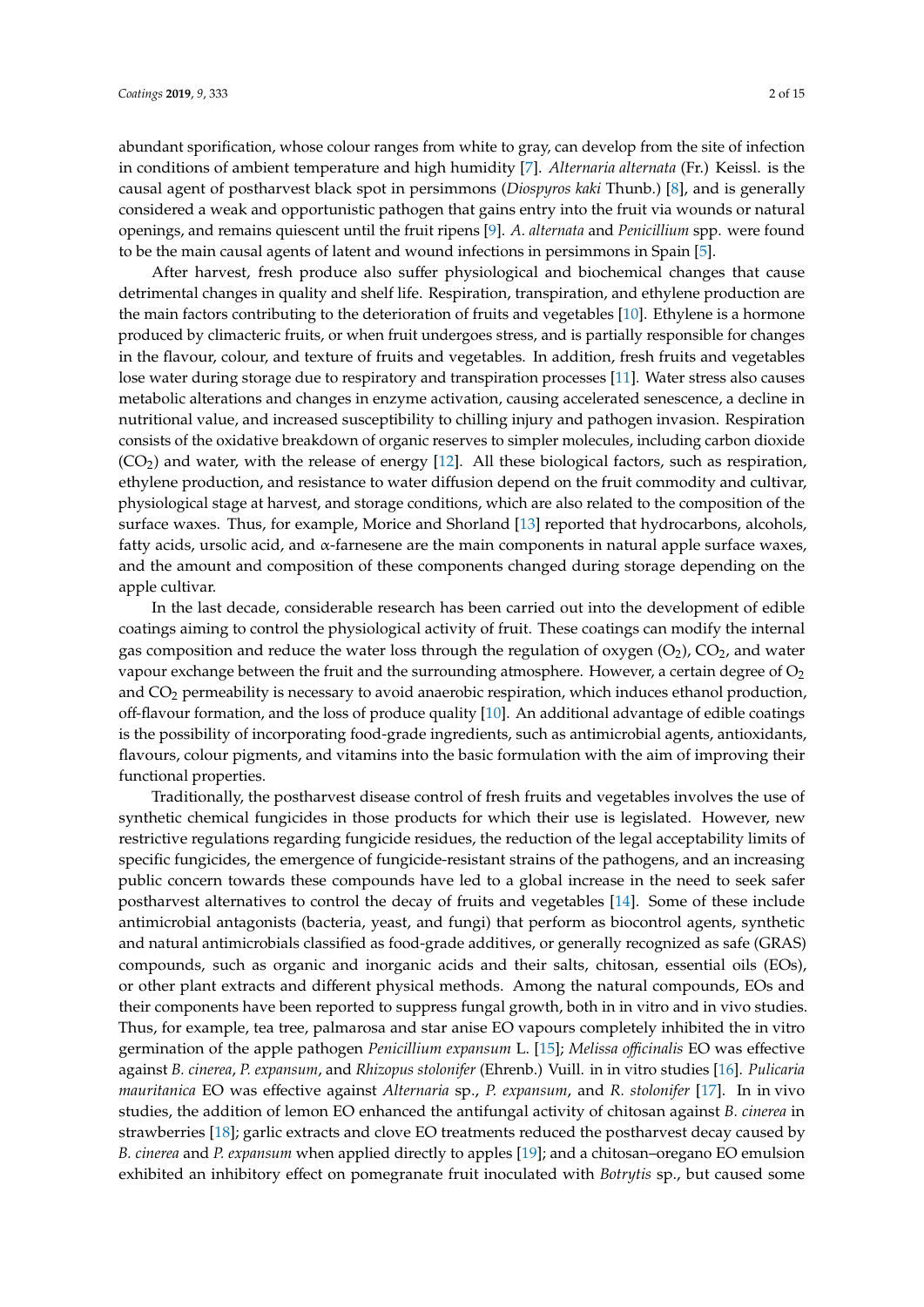phytotoxicity [\[20\]](#page-13-2). Usually, the antibacterial effect of EOs relies on their high content of terpenes and terpenoids and also on the content of other aromatic and aliphatic constituents, all of which are characterized by low molecular weight [\[21\]](#page-13-3).

However, in spite of the great potential of EOs, the main limitation to their application for decay control is the possible induction of a strong odour or flavour in fruit, phytotoxicity risks, and technological issues associated with commercial-scale fumigations or liquid applications [\[22\]](#page-13-4). The addition of EOs to edible coatings based on polymeric matrices could render them more effective at prolonging the postharvest life of horticultural produce, slowing down the diffusion rate of the antimicrobial agent and maintaining a higher concentration of the active compound on the fruit surface for a longer period, while preventing phytotoxicity by avoiding the direct contact of the EO with the fruit skin through the encapsulating action of the polymer. Additionally, fruit coatings can delay or retard the ripening process in climacteric fruit by modifying their internal gas composition and changing their permeability to  $O_2$ ,  $CO_2$ , and ethylene production [\[23\]](#page-13-5). Among the different EOs, thyme EO exhibited antifungal action against *B. cinerea* and *A. alternata* when included in starch–gellan films in in vitro studies [\[24\]](#page-13-6), as well as a complete growth inhibition of *B. cinerea* as vapour in in vitro tests [\[25\]](#page-13-7). Gellan, a microbial gum consisting of repeating tetrasaccharide units of glucose, glucuronic acid, and rhamnose residues joined in a linear chain, forms starch–gellan composite films with improved mechanical and barrier properties [\[24\]](#page-13-6), which could be effective at preserving fruit quality during postharvest storage when applied as coatings. Furthermore, given the antifungal effect of these films when these contained thyme essential oil [\[24\]](#page-13-6), their application as fruit coatings could represent a good strategy to extend the fruit postharvest life in terms of both quality maintenance and fungal growth inhibition. Nevertheless, in vivo assays in different fruits must be carried out in order to validate the beneficial effect of these coatings.

In this study, starch–gellan coatings incorporating thyme (*Thymus zygis* Loefl. ex L.) EO were applied to apples and persimmons to evaluate: (1) the postharvest behaviour of coated fruit in terms of weight loss, respiration rates, and mechanical properties, and (2) the antifungal efficacy of these coatings applied as a curative treatment against *B. cinerea* in apple and *A. alternata* in persimmon.

#### **2. Materials and Methods**

#### *2.1. Reagents*

To prepare the coating-forming systems (CFS), cassava starch (S) (with 10% amylose content) (Quimidroga S.A., Barcelona, Spain), low acyl gellan gum (G) (KELCOGEL F, Premium Ingredients, Murcia, Spain), non-GMO soy lecithin with 45% phosphatidylcholine (L) (Lipoid P45, Lipoid GmbH, Ludwigshafen, Germany) and thyme (*T. zygis*) essential oil (Plantis, Artesanía Agrícola SA, Barcelona, Spain) (EO) were used. The glycerol used as plasticizer was supplied by Panreac Química S.A. (Castellar de Vallès, Barcelona, Spain) and the polyoxyethylenesorbitan trioleate (Tween 85®) (T) was purchased from Sigma-Aldrich (Madrid, Spain).

# *2.2. Preparation of CFS*

The formulations were prepared using S and G in a ratio of 8:2, with glycerol as the plasticiser (0.25 g per g of polymer), on the basis of previous studies [\[26,](#page-13-8)[27\]](#page-13-9). Firstly, S was dispersed in distilled water and kept at 95 ◦C for 30 min to induce complete starch gelatinization. Meanwhile, G solution was obtained under stirring at 90 ◦C for 60 min. Both solutions were cooled down and afterwards, glycerol was added. The S and G systems were mixed to obtain the solutions without EO. The thyme EO (0.25 g per g and 0.5 g per g of polymer), which was used as an antifungal agent, was incorporated, either by direct emulsification or encapsulated in lecithin liposomes (polymer: lecithin ratio of 1:0.5). In the first case, the EO was added directly and the dispersions were homogenized for 3 min at 13.500 rpm using a rotor-stator homogenizer (Ultraturrax Yellow Line DL 25 Basic, IKA, Staufen, Germany). In the second case, the liposome dispersions were previously prepared and added directly to the initial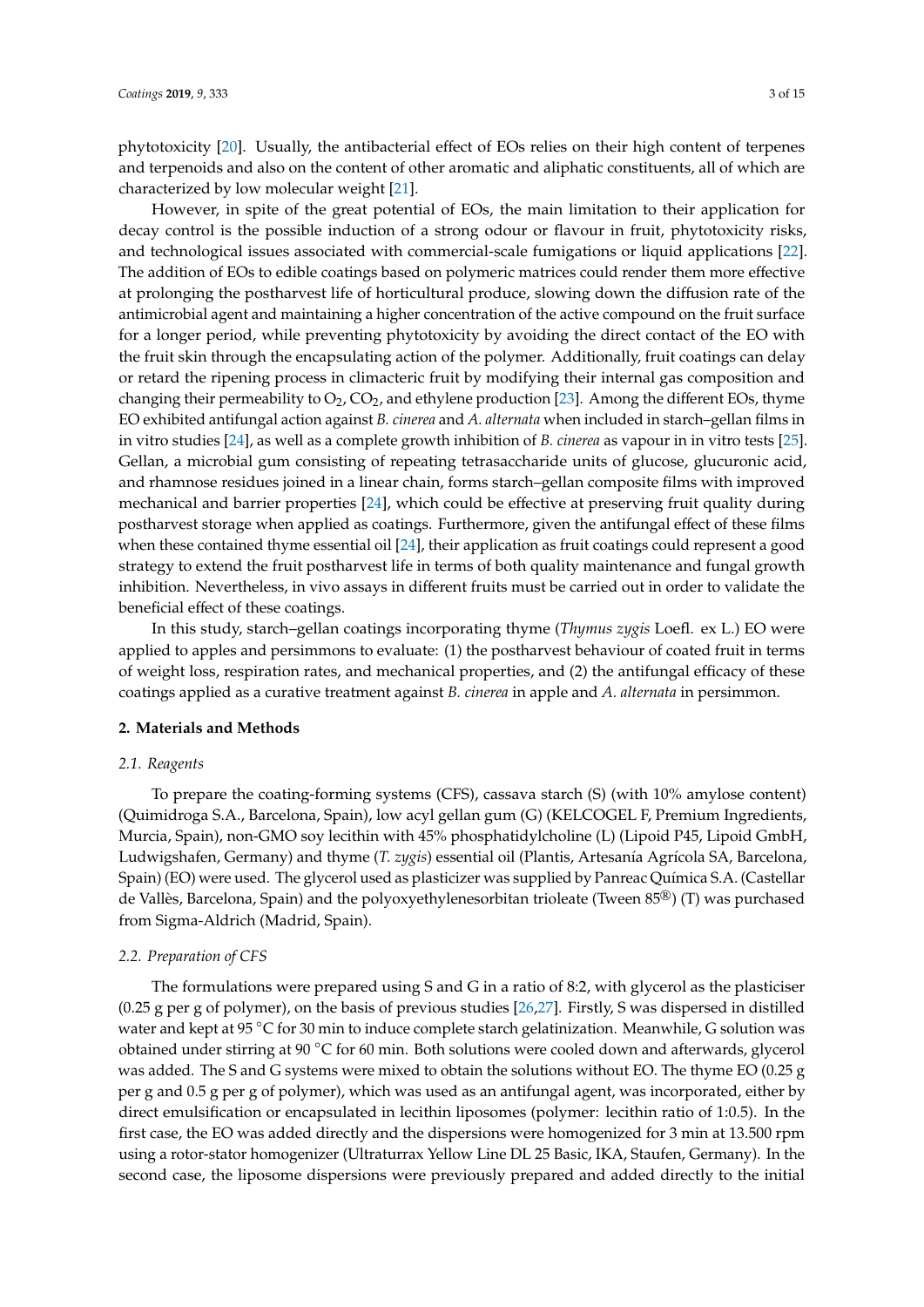polymer blend solution and kept under soft magnetic stirring for 2 h. A formulation was also obtained with lecithin liposomes without EO, as a control. To obtain the lecithin dispersions, lecithin (5%, w·w−<sup>1</sup> ) was dispersed in distilled water and stirred for at least 4 h at 700 rpm. The EO (2.5% and 5% w·w−<sup>1</sup> ) was added to the lecithin dispersion by using a sonicator (Vibra Cell, Sonics and Materials, Inc., Newtown, CT, USA) at 20 kHz for 10 min with pulses of 1 s, as described by Valencia-Sullca et al. [\[28\]](#page-13-10). Tween 85 was also added to S:G CFS ( $10^5$  mg·L<sup>-1</sup>) in order to ensure the complete wettability of the fruit surface, according to a previous study [\[29\]](#page-13-11), and tested on apples in a preliminary test. All the solutions were degassed using a vacuum pump (MZ 2C NT, Vacuubrand GmbH + CO KG, Germany). A total of six formulations were obtained: starch:gellan (S:G), control with lecithin (S:G-L), formulations with EO, non-encapsulated (S:G-0.25 and S:G-0.5), and lecithin-encapsulated (S:G-0.25-L and S:G-0.5-L).

# *2.3. Rheological Behaviour and Contact Angle of the CFS*

The rheological behaviour was analysed in triplicate at 25 ◦C by means of a rotational rheometer (HAAKE Rheostress 1, Thermo Electric Corporation, Karlsruhe, Germany) by using a sensor system of coaxial cylinders, type Z34DIN Ti. Measurements were taken between 0–100 s<sup>-1</sup>. The obtained data was fitted to the Ostwald de Waale power law model (Equation (1)) in order to determine the consistency (*K*) and the flow behaviour indices (*n*):

$$
\sigma = K \left(\frac{\partial u}{\partial y}\right)^n \tag{1}
$$

where  $\sigma$  = shear stress (Pa),  $K$  = flow consistency index (Pa·s<sup>*n*</sup>),  $\frac{\partial u}{\partial y}$  = shear rate (s<sup>-1</sup>), and *n* = the flow behaviour index.

The contact angle (θ) was determined by means of a Dynamic Contact Angle measuring device and Tensiometer (OCA 20, DataPhysics Instruments GmbH, Filderstadt, Germany). For this purpose, thin sections of the skin of the fruit were cut and placed on a glass plate to proceed with the measurements. Then, a droplet of each formulation was placed on the horizontal surface with a needle of 1.19 mm in internal diameter, and the contact angle at the fruit surfaces was measured by the sessile drop method [\[30\]](#page-13-12). Measurements were taken in less than 10 s. Image analyses were carried out using SCA20 software. At least 12 replicates were obtained.

# *2.4. Quality of Coated Fruit*

Apples (*Malus domestica* Borkh cv. *Golden Delicious*) and persimmons (*Diospyros kaki* Thunb. cv. Rojo Brillante) were purchased from local packinghouses (Valencia, Spain) before any postharvest treatments were applied. Fruit were chosen according to their uniform shape, size, colour, and the absence of surface defects; then, they were subsequently cleaned and disinfected by a 4-min immersion in a 1% sodium hypochlorite solution, thoroughly rinsed with tap water, and air-dried at room temperature before coating application.

CFS were applied manually, using approximately 1.5 mL/fruit, and spread evenly over the fruit surface by using latex glove hands, following the method described by Bai et al. [\[31\]](#page-13-13). Water was applied to control fruit to simulate the coating application and its possible effect on the inoculum. Then, each fruit was inspected to assure complete coverage, and all fruit were stored at 25 °C and 65% RH, for 14 days. Ten fruit were considered in each series (coated and non-coated fruits).

# 2.4.1. Surface Density of Solids (SDS)

The SDS was determined by weighing the samples with a precision balance (Kern PFB 120-3, Germany) before and after coating application to obtain the CFS adhered mass. To calculate the total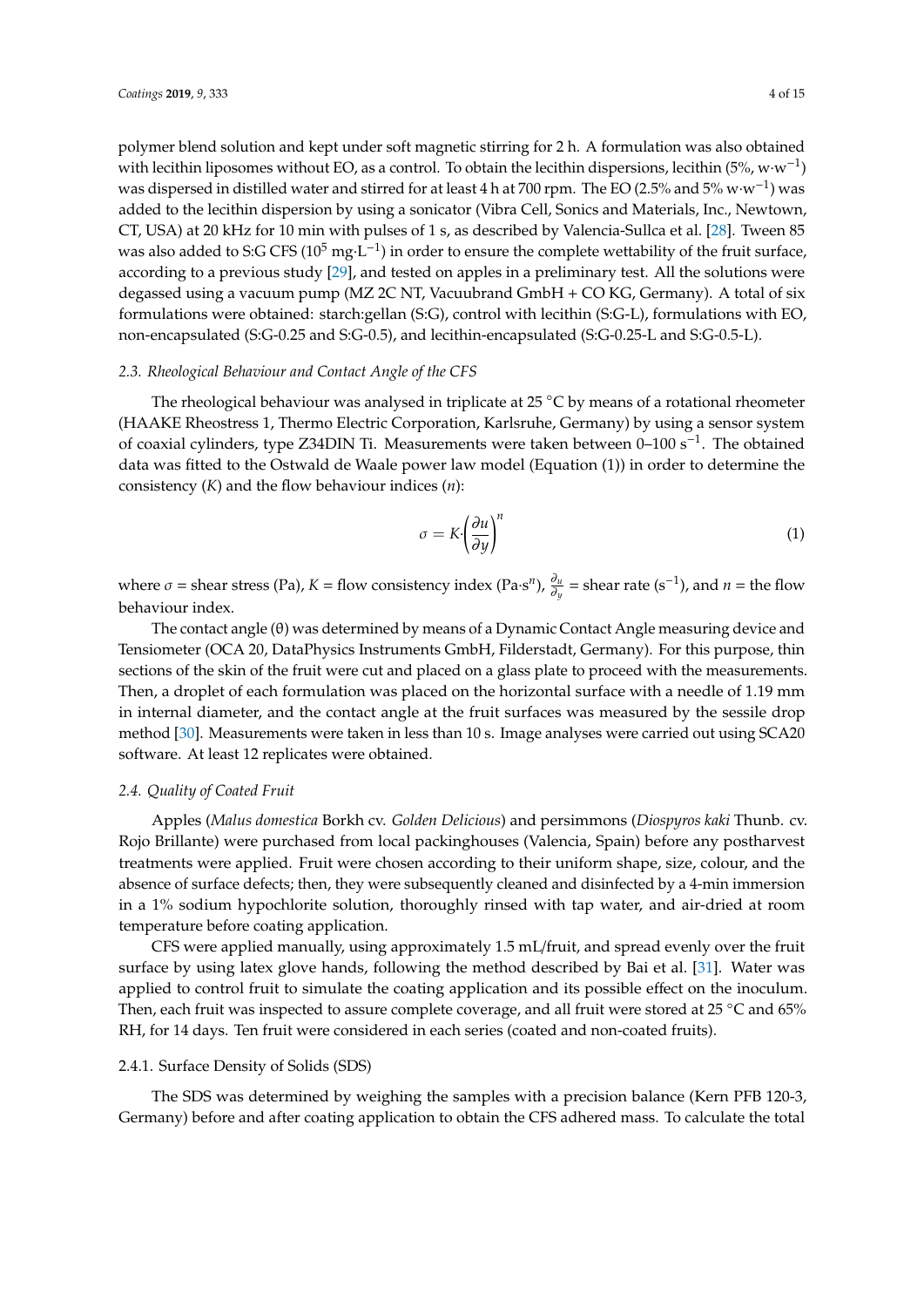adhered solids, the mass fraction of each CFS was considered and the SDS ( $g·m<sup>-2</sup>$ ) was estimated applying Equation (2), according to Marín et al. [\[32\]](#page-13-14):

$$
SDS = \frac{(m_C - m_0) \cdot X_{\text{sCFS}}}{m_0} \cdot \rho \cdot \frac{1}{S_e}
$$
 (2)

where  $m_C$  = mass of the coated apple,  $m_0$  = mass of the uncoated apple,  $X_{SCFS}$  = mass fraction of the solids of the CFS (g solids per g of solution),  $\rho =$  apple density (g·cm<sup>-3</sup>). To obtain the specific surface  $(S_e = 6/d, m^2$  particles per m<sup>3</sup> fruit), the average diameter (d) was calculated considering a spherical geometry for the fruit.

# 2.4.2. Weight Loss

The weight loss of the fruit during storage was measured using an analytical balance (ME235P, Sartorius, Germany) before and after three, seven, and 14 days of storage. The mass loss was referred to the initial mass of the fruit, and the results were expressed as a relative mass loss rate (day−<sup>1</sup> ), which was obtained from the slope of the fitted straight line to the relative weight loss versus time data. Ten fruits were considered for each formulation and for control fruit.

#### 2.4.3. Respiration Rates

Measurements were taken using a closed system, following the method proposed by Castelló et al. [\[33\]](#page-13-15), with some modifications. Two apples were placed in hermetic glass jars with a septum in the lid for sampling headspace gas at different times. Gas sampling was carried out every 30 min for 4 h by means of a needle connected to a gas analyser (CheckMate 9900 PBI Dansensor, Ringsted, Denmark). Three replicates per treatment were performed after 7 and 14 days of storage. The respiration rate  $(R_i)$ of the samples in terms of  $CO<sub>2</sub>$  generation and  $O<sub>2</sub>$  consumption was determined from the slope of the fitted linear equation, according to Equation (3). The respiration quotient (RQ) has been determined as the ratio between  $CO<sub>2</sub>$  production and the  $O<sub>2</sub>$  consumption.

$$
y_{it} = y_{i0} \pm 100 \cdot R_i \cdot \frac{M}{V} \cdot t \tag{3}
$$

where  $y_{it}$  = gas concentration (%O<sub>2</sub>, %CO<sub>2</sub>) at time *t*,  $y_{i0}$  = initial gas concentration,  $R_i$  = respiration rate (mL·kg<sup>-1</sup>·h<sup>-1</sup>), *M* = mass of the samples, *V* = volume (mL) of headspace, and *t* = time.

# 2.4.4. Fruit Firmness

The firmness was measured using a Texture Analyser (Stable Micro Systems, TA.XT plus, Haslemere, England) fitted with an 11-mm diameter probe, applying a modification of the method described by Saei et al. [\[34\]](#page-13-16). A small skin area was removed from four opposite sides of each fruit around the equator. The probe penetrated the flesh at 10 mm min<sup>-1</sup> and the maximum force (*F*<sub>max</sub>, N) required to break the flesh was used as fruit firmness. The distance at maximum force ( $d_{\rm max}$ , mm) was also taken as another representative parameter of the puncture curve. Ten replicates were used for each formulation after 14 days of storage. The same procedure was applied to uncoated fruit (control), both at the beginning and after 14 days of storage.

#### *2.5. In Vivo Antifungal Assays*

For the in vivo assays, *B. cinerea* strain BC03 from the IRTA Culture Collection (Lleida, Catalonia, Spain) was originally isolated from infected grapes from a vineyard located in Lleida and it was deposited at the Spanish Type Culture Collection (CECT-20973) at the University of Valencia (Burjassot, Valencia, Spain). *A. alternata* strain QAV-6 had been isolated from decayed persimmon fruit and maintained in the IVIA CTP Culture Collection of postharvest pathogens (Moncada, Valencia, Spain). These fungal strains were cultured on potato dextrose agar (PDA; Scharlab, Barcelona, Catalonia,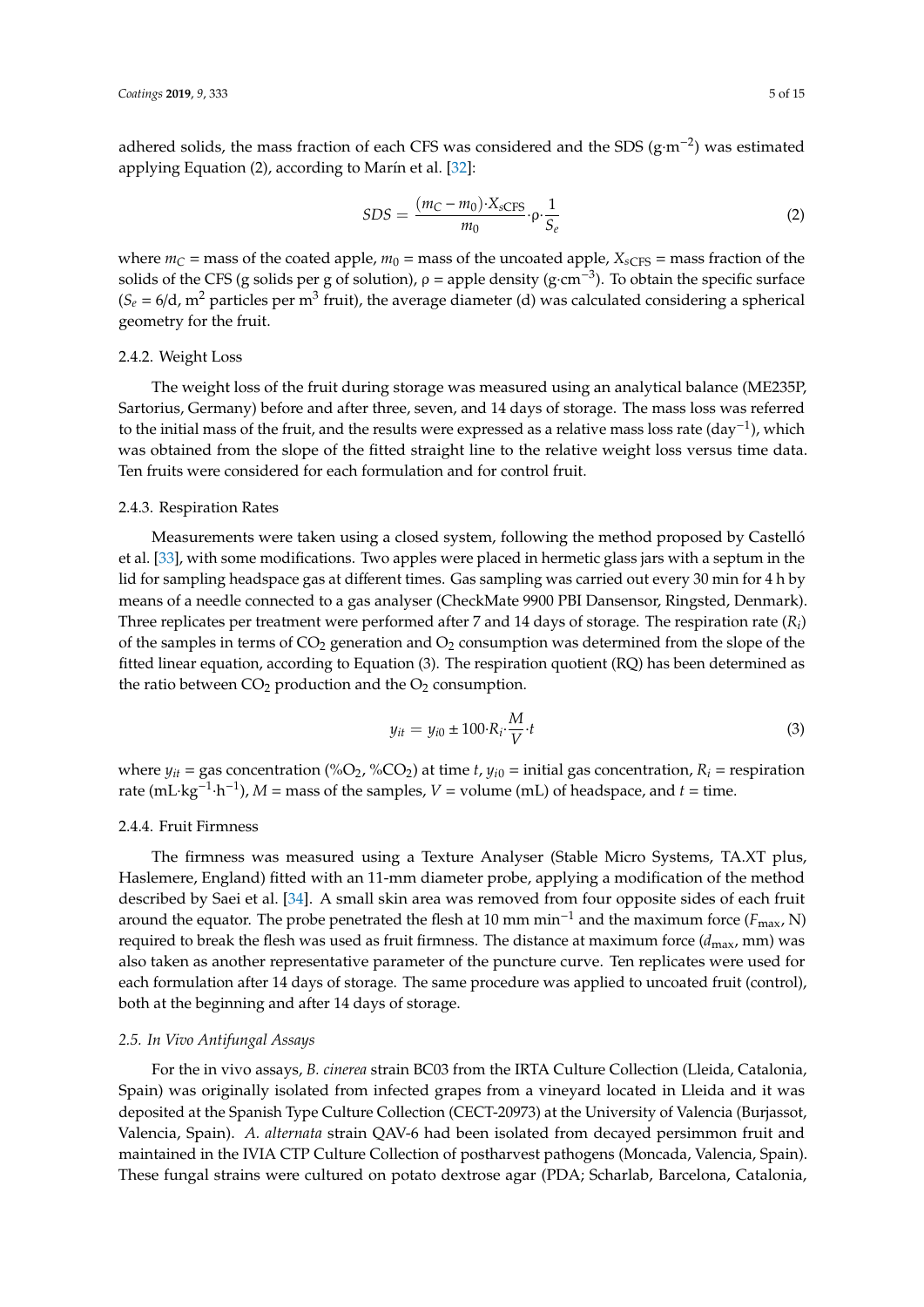Spain) petri dishes at 25 ◦C in the dark and used after 7 to 14 days of active growth. Conidia were scraped from the cultures using a sterile loop and subsequently filtered and transferred to test tubes with sterile distilled water and 0.01% Tween 85. The suspensions were adjusted at  $1 \times 10^4$  conidia mL<sup>-1</sup> for *B. cinerea* and 5 × 10<sup>5</sup> conidia mL<sup>-1</sup> for *A. alternata*, which were selected according to previous experience with these postharvest pathosystems [\[5](#page-12-4)[,19\]](#page-13-1). The concentration of conidial suspensions was determined using a haemocytometer.

Fruit were wounded (approximately 1.6 mm in diameter and 2 mm deep) using the tip of a stainless-steel rod once in the fruit equator in the case of apples, and twice in the equator on the same side of the fruit in the case of persimmons (wounds located midway between the calyx and the stem end and 5–6 cm apart). Each wound was inoculated using a micropipette with 20  $\mu$ L of the correspondent spore suspension 24 h before the application of the coatings (assessment of the coatings' curative activity). As previously described, coatings were applied manually at approximately 1.5 mL per fruit. Air surface drying was allowed at room temperature, and fruit were subsequently placed in perforated plastic trays avoiding direct contact between fruit and incubated at 20 °C and 85  $\pm$ 5% RH. Twenty fruit—four replications of five fruit each—were used per treatment. Control fruit were inoculated and treated with water using the same procedure as that for coating application. Lesion diameters (disease severity, mm) were measured after 7 and 12 days of incubation. Disease incidence (%) was expressed as the percentage of infected wounds out of the total number of inoculated wounds per replicate and treatment [\[6\]](#page-12-5).

#### *2.6. Statistical Analysis*

The statistical analyses of the results were performed through an analysis of variance (ANOVA) using Statgraphics Centurion XVI.II (StatPoint Technologies Inc., Warrenton, VA, USA). Fisher's least significant difference (LSD) test was used at the 95% confidence level to determine specific differences between means. Multifactor ANOVA was also used to analyse the effect of the different factors (storage time and type of coating).

# **3. Results and Discussion**

#### *3.1. CFS Properties*

The viscosity and contact angle of the different CFS on apple and persimmon skin were analysed since these parameters can affect the coating retention/adhesion on the fruit surface after the coating treatment through their influence on the CFS gravitational drainage before drying and liquid spreadability, all of which affect the coating thickness and homogeneity. The flow curves of the CFS were fitted to the power law model and the rheological parameters (consistency index: *K* and flow index: *n*), including the apparent viscosity (η) at 100 s−<sup>1</sup> , are shown in Table [1.](#page-6-0) Pseudoplastic behaviour, with similar values of *n*—lower than 1—was observed in all the cases. Apparent viscosities ranged between 25–42 mPa·s, depending on the CFS composition. Directly-emulsified EO caused an increase in the apparent viscosity of the CFS according to the EO ratio, while lecithin-encapsulated EO reduced the viscosity of the formulations, which is probably due to the smaller droplet size in the encapsulated system [\[28\]](#page-13-10). Thus, the S:G-0.5 sample was the most viscous formulation and showed the highest consistency index.

The contact angles of the different CFS on apple and persimmon skin are also shown in Table [1.](#page-6-0) Values lower than 90° indicate surface wettability, and therefore greater extensibility of the coating on the fruit surface. For a given CFS, the contact angles on the persimmon skin were lower than on the apple skin, which indicates a better wettability of persimmon with these types of formulations. The values depended on the coating composition, with the highest contact angle corresponding to the S:G formulation in apples. This could imply problems for the extension of this coating on the apple surface. A previous study [\[29\]](#page-13-11) reported that  $10^5$  mg·L<sup>-1</sup> of Tween 85 must be added to ensure the S:G coating spreadability on the apple surface, whereas no surfactant was necessary to enhance the CFS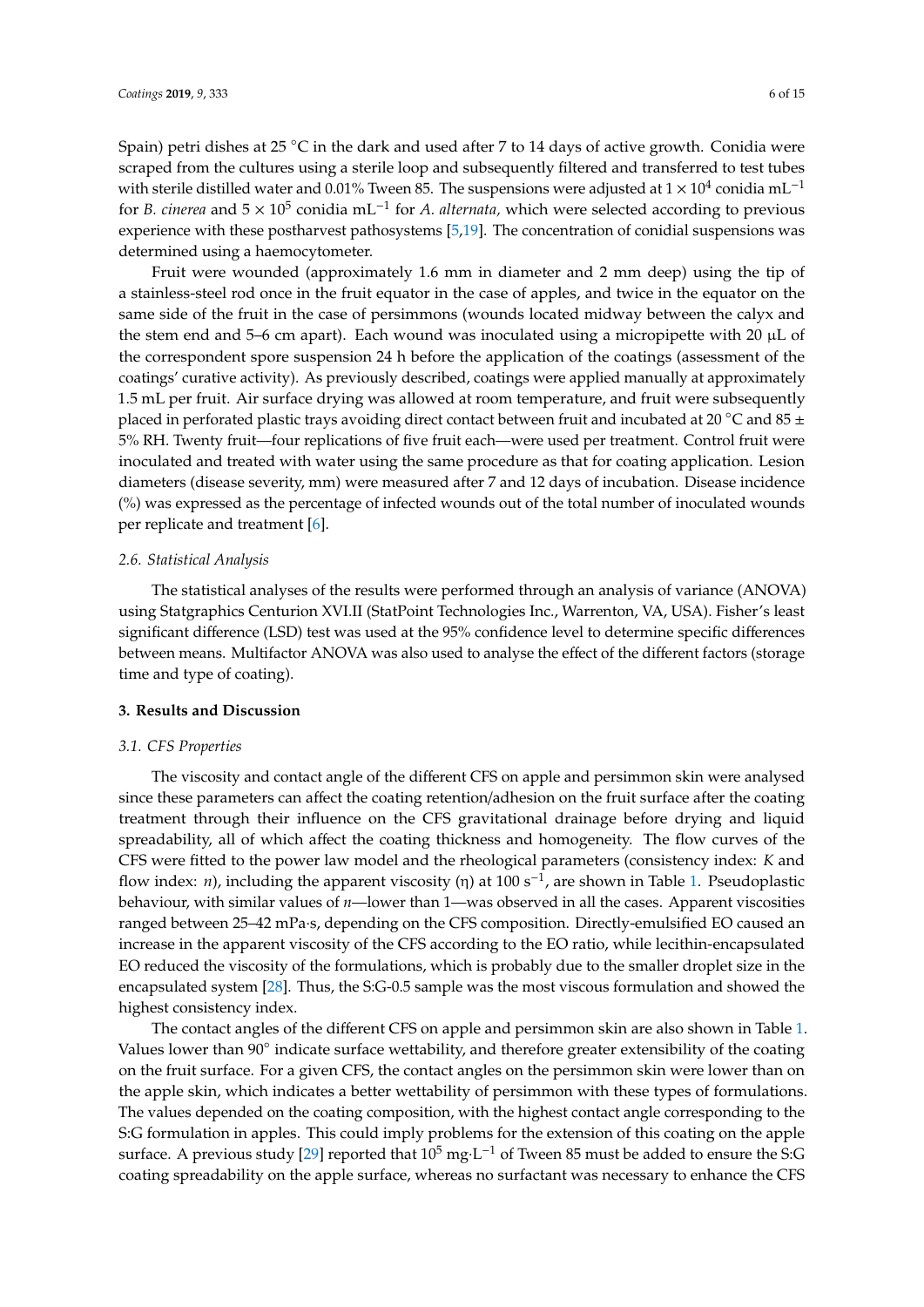spreadability when these contained emulsified or lecithin-encapsulated EO. Therefore, Tween 85 was added to the S:G formulation and tested in a preliminary trial with apples, in comparison with the CFS without Tween 85, in order to analyse the effect of the surfactant on the fruit quality during storage, as discussed in the next section.

<span id="page-6-0"></span>**Table 1.** Rheological parameters (flow behavior index, n; consistency index, K; apparent viscosity at 100 s−<sup>1</sup> , η) and contact angle (θ) of the coating forming solution (CFS) on the skin of 'Golden Delicious' apple and 'Rojo Brillante' persimmon. Mean values and standard deviations.

| <b>CFS</b>   |                                | <b>Rheological Behavior</b>    | Contact Angle $(\theta)$         |                        |                        |
|--------------|--------------------------------|--------------------------------|----------------------------------|------------------------|------------------------|
|              | n                              | K (mPa $\cdot$ s) <sup>n</sup> | η at 100 s <sup>-1</sup> (mPa·s) | Apple                  | Persimmon              |
| S:G          | $0.854 \pm 0.001$ <sup>d</sup> | $65.0 \pm 0.2$ <sup>a</sup>    | 33.1 $\pm$ 0.1 °                 | $96 \pm 2^e$           | $67 + 3$ <sup>cd</sup> |
| $S:G-L$      | $0.74 \pm 0.01$ <sup>a</sup>   | $114 \pm 3^{\rm b}$            | $35.0 \pm 0.1$ <sup>d</sup>      | $85 + 3^d$             | $72 + 2^e$             |
| $S:G-0.25$   | $0.86 \pm 0.01$ <sup>d</sup>   | $59 \pm 9^{\text{ a}}$         | $31 \pm 3^{b}$                   | $69 \pm 3^{\text{ a}}$ | $65 \pm 3^{\circ}$     |
| $S:G-0.25-L$ | $0.815 \pm 0.001$ °            | $59.7 \pm 0.5$ <sup>a</sup>    | $25.5 \pm 0.3$ <sup>a</sup>      | $73 + 2^b$             | $50 \pm 6^{\text{ a}}$ |
| $S:G-0.5$    | $0.766 \pm 0.004$ b            | $124 \pm 3$ c                  | $42.2 \pm 0.2$ <sup>e</sup>      | $77 + 2^{\circ}$       | $68 + 2^d$             |
| $S:G-0.5-L$  | $0.809 \pm 0.002$ c            | $60 \pm 1^{\circ}$             | $25.05 \pm 0.03$ <sup>a</sup>    | $74 + 2^{b}$           | $55 \pm 4^{\rm b}$     |

Different superscript letters within the same column indicate significant differences among CFS according to Fisher's least significant difference (LSD) test (*p* < 0.05).

#### *3.2. E*ff*ect of the Incorporation of Tween 85 into CFS on Apple Quality*

The incorporation of Tween 85 into the S:G CFS significantly decreased the contact angle on the apple surface (from  $96 \pm 2$  to  $47 \pm 3$ ) and increased the apparent viscosity (from  $37.9 \pm 0.3$  to  $187.8 \pm 0.3$ 0.1 mPa·s). As expected, both changes affected the retention/adhesion of the CFS on the apple surface, as shown in the values of SDS on the fruit, which ranged from 2.6  $\pm$  0.8 to 3.4  $\pm$  0.5 g·m<sup>-2</sup>. Interactions of Tween 85 with the CFS components and with the fruit surface affected both the viscosity and the contact angle of the CFS. As described by Marín et al. [\[32\]](#page-13-14), surfactant molecules form complexes, with the helical conformation of amylose favouring the chain aggregation and increasing the system viscosity. Likewise, this complex formation implies that a high amount of surfactant is required to enhance the spreading of the CFS on the fruit surface, as discussed by Sapper et al. [\[29\]](#page-13-11). The increase in the SDS values for the S:G formulation with Tween 85 can be attributed to the higher solid content of the formulation, the greater viscosity that limits liquid gravitational drainage, and the lower contact angle. However, given the amphiphilic nature of the surfactant, its interactions with the natural wax of the fruit cuticle could also modify the overall barrier properties of the wax-coating assembly on the fruit surface. As is known, cuticular waxes are the primary components of the cuticle that are responsible for its permeability and wettability. These waxes are embedded in the cutin and form a continuous layer on the top of the cutin [\[35\]](#page-13-17). It has been reported that the cuticular wax content in apple fruit increases during fruit development and storage [\[36\]](#page-13-18).

Table [2](#page-7-0) shows the relative weight loss rate, respiration rate, and puncture parameters of apples after 7 days of storage at 25 ◦C for samples coated with the S:G formulation containing Tween 85 or not, in comparison with the uncoated control sample. Little differences in the relative weight loss rate were observed between the uncoated control sample and the one coated with the surfactant-free formulation. However, a significantly higher weight loss rate was observed for those coated with the formulation containing Tween 85. The coatings reduced the  $O<sub>2</sub>$  consumption rate of the fruit, which can be attributed to the low  $O_2$  permeability of these films [\[24\]](#page-13-6), but this reduction was particularly significant for the coating containing Tween 85. The  $CO<sub>2</sub>$  production rate was not significantly affected by the S:G coating compared to the control sample, but the coating containing Tween 85 significantly reduced this rate. As a consequence, the respiratory quotient was higher than 1 for both coated samples, indicating the creation of a modified atmosphere in the fruit and a shift towards anaerobic respiration pathways. The incorporation of Tween 85 resulted in a general decrease in the gas transfer rate and an increase in water transfer rate. As discussed above, the interactions of Tween 85 with the cuticular waxes, as well as its effect on the decrease in the cohesion forces of the S:G matrix (limiting of chain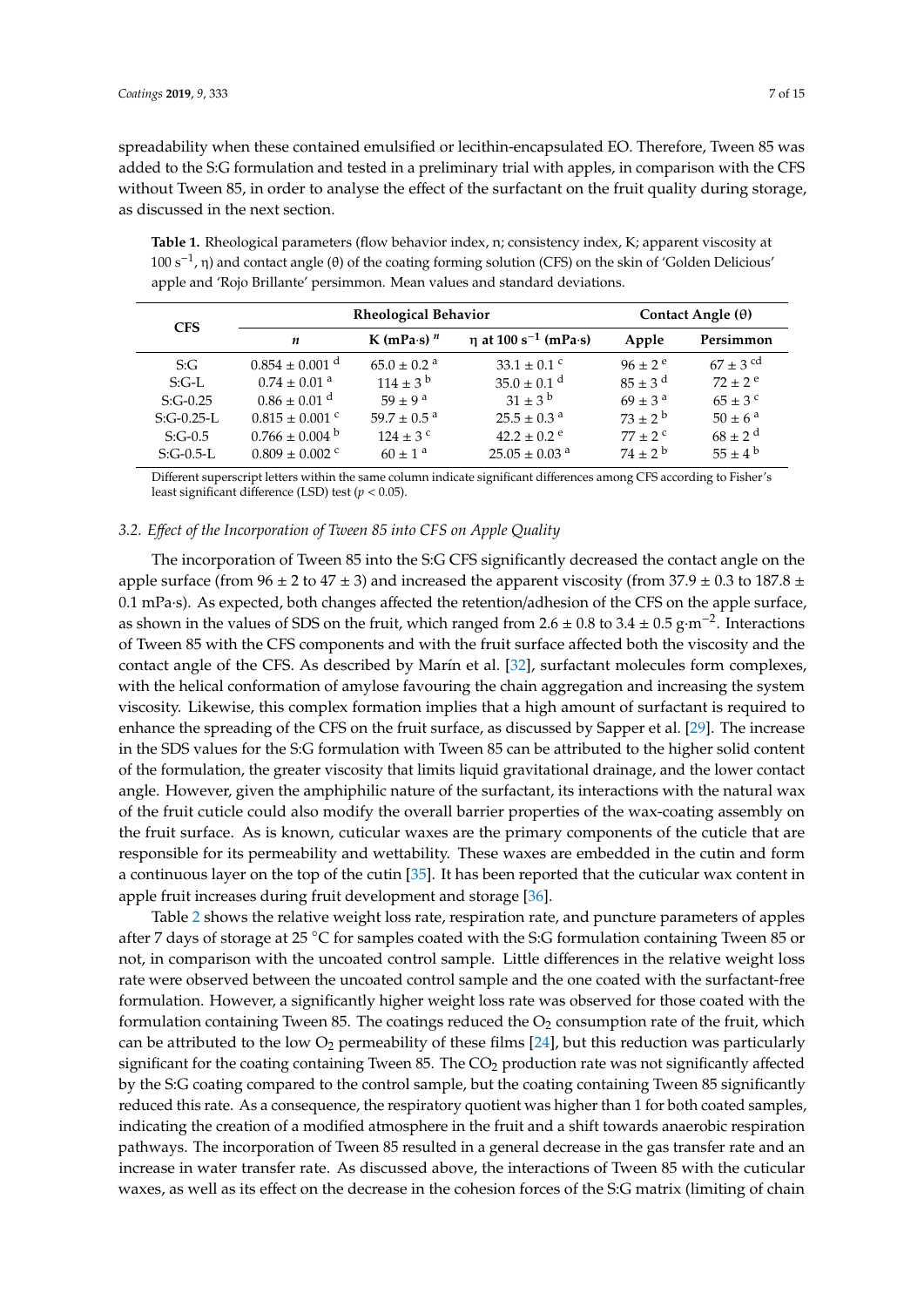packing), could explain the changes observed in the gas and water vapour barrier properties of the coating and their effect on the fruit. These changes also had an effect on the fruit texture, as shown in Table [2.](#page-7-0) Although all the samples exhibited similar fruit firmness as deduced from the lack of significant differences among treatments regarding the maximum puncture force, there were significant differences in the maximum penetration distance (*d*max) at the tissue rupture. Fruits coated with the S:G formulation containing Tween 85 had significantly higher *d*max values, which reflect changes in the tissue texture. This fact can be related to the greater loss of water, and therefore, cellular turgidity, which is associated with a more marked superficial dehydration of the fruit with this coating. This factor is considered one of the main causes of texture changes in fruit [\[37\]](#page-13-19). After 7 days of storage, all the samples had higher *d*max than the fruit at the initial time, with those coated with the CFS containing Tween 85 being significantly more deformable. Therefore, the use of Tween in the S:G formulation to improve its wettability on the apple surface was discarded on the basis of the negative effects on the fruit weight loss and texture.

<span id="page-7-0"></span>**Table 2.** Effect of the incorporation of Tween 85 into the cassava starch:low acyl gellan gum (S:G) coating formulation on the postharvest behavior and quality of coated 'Golden Delicious' apples: relative weight loss rate (day<sup>-1</sup>), respiration rates (consumption of O<sub>2</sub> and production of CO<sub>2</sub>, mL·kg<sup>-1</sup>·h<sup>-1</sup>), respiration quotient (RQ), and values of the maximum puncture force (*F*max, N) and penetration distance (*d*max, mm) after 7 days of storage at 25 ◦C. Uncoated samples were used for values at harvest and the control after 7 days of storage.

|                  | Control             | Control                      | S:G                          | S:G-Tween 85                 |
|------------------|---------------------|------------------------------|------------------------------|------------------------------|
|                  | <b>Initial Time</b> |                              | 7 days                       |                              |
| Weight loss rate |                     | $0.36 \pm 0.02$ <sup>a</sup> | $0.36 \pm 0.01$ <sup>a</sup> | $0.66 \pm 0.06^{\mathrm{b}}$ |
| $F_{\rm max}$    | $43 \pm 7$          | $46 \pm 6^{\circ}$           | $49 \pm 8^{\text{a}}$        | $46 \pm 4^{\text{a}}$        |
| $d_{\max}$       | $3.0 \pm 0.3$       | $3.6 \pm 0.4$ <sup>a</sup>   | $3.9 \pm 0.5$ <sup>a</sup>   | $4.6 \pm 0.7^{\circ b}$      |
| RO <sub>2</sub>  | $12.94 \pm 0.05$    | $12.9 \pm 1.3^{\mathrm{b}}$  | $11.4 \pm 0.8^{\text{ b}}$   | $7.77 \pm 0.02$ <sup>a</sup> |
| RCO <sub>2</sub> | $13.9 \pm 0.6$      | $15.2 \pm 0.7^{\mathrm{b}}$  | $18 \pm 1$ c                 | $11.0 \pm 0.2$ <sup>a</sup>  |
| RQ               | $1.07 \pm 0.05$     | $1.18 \pm 0.07$ <sup>a</sup> | $1.58 \pm 0.03$ c            | $1.41 \pm 0.03$ <sup>b</sup> |

Different superscript letters within the same row indicate significant differences among CFS according to Fisher's LSD test ( $p < 0.05$ ).

# *3.3. E*ff*ect of CFS on Postharvest Behaviour and Quality of Apples and Persimmons*

Table [3](#page-8-0) shows the initial values of respiration rates and puncture parameters of apples and persimmons, and Table [4](#page-8-1) shows the same parameters, together with the values of SDS, for coated and uncoated 'Golden Delicious' apples and 'Rojo Brillante' persimmons after storage at 25 ◦C. SDS values are indicators of the coating thickness on the fruit; the higher the SDS, the thicker the coating. The SDS value depends on the amount of CFS that adhered to the surface of the fruit and the total solid content of the formulation. The former, in turn, is affected by the wetting/spreading capacity and the viscosity of the coating formulations. In general, the SDS values were higher in apples than in persimmons, which could be related to differences in both the surface tension of the skin [\[29\]](#page-13-11) and in the skin morphology of the fruit. Thus, persimmons are characterized by a smooth skin, where the lack of small superficial pores could limit the capillary retention of the liquid fraction. Similarly, the CFS composition slightly affected the SDS differently depending on the fruit. In apples, the presence of lecithin in the formulation significantly reduced the SDS, whereas smaller differences associated with the CFS composition were observed in persimmons, and these were seemingly more closely related to the solid content of the CFS (incorporation of EO and/or lecithin to the formulations).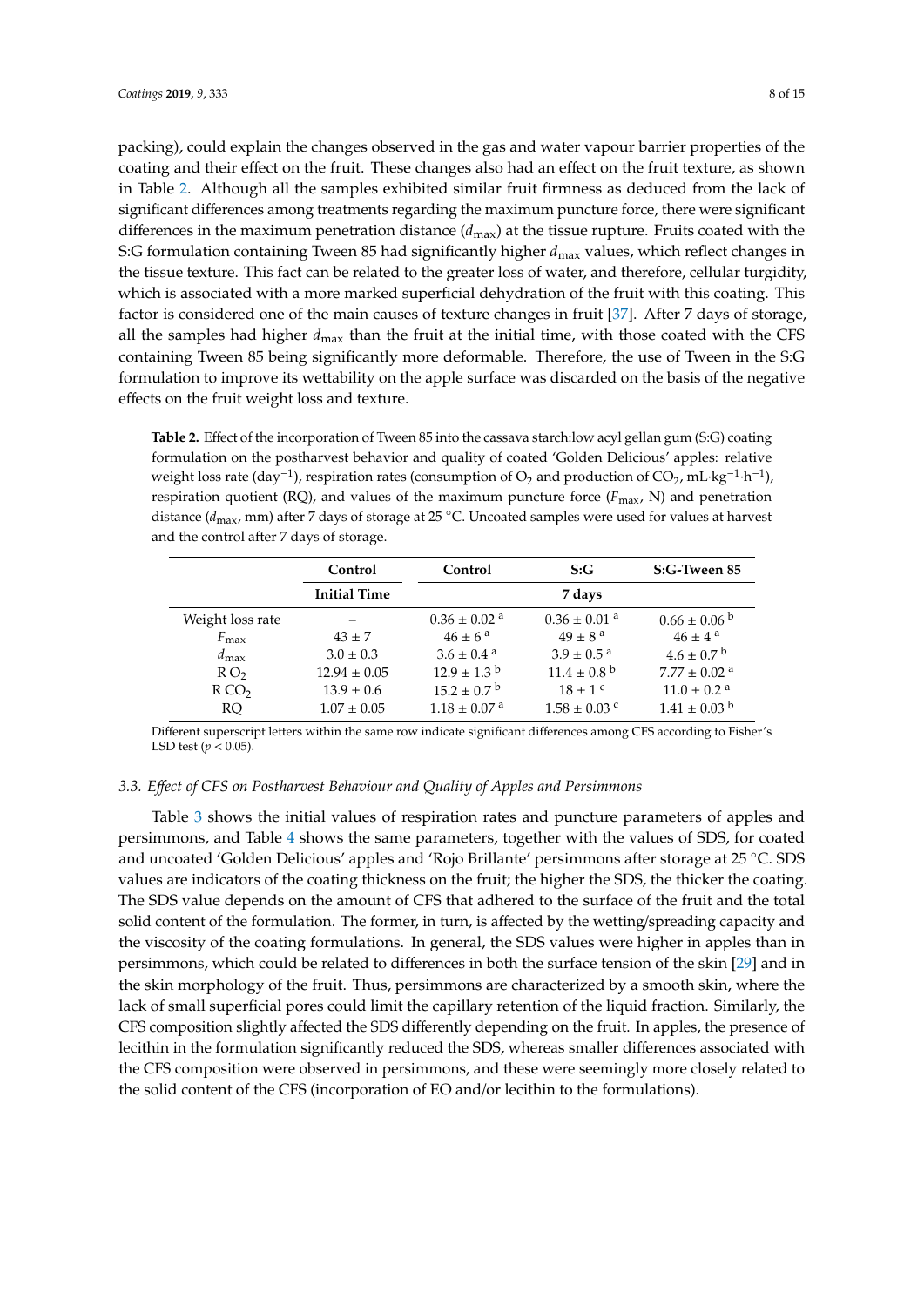<span id="page-8-0"></span>**Table 3.** Respiration rates (consumption of  $O_2$  and production of  $CO_2$ , mL·kg<sup>-1</sup>·h<sup>-1</sup>), respiration quotient (RQ), and maximum puncture force ( $F_{\text{max}}$ , N) and penetration distance ( $d_{\text{max}}$ , mm) of uncoated 'Golden Delicious' apples and 'Rojo Brillante' persimmons at initial time. Mean values and standard deviations.

|           | R <sub>0</sub> | RCO <sub>2</sub> | <b>RO</b>       | $F_{\text{max}}$ | $d_{\text{max}}$ |
|-----------|----------------|------------------|-----------------|------------------|------------------|
| Apple     | $13.7 \pm 1.5$ | $12.2 \pm 0.2$   | $0.9 \pm 0.1$   | $29 \pm 2$       | $2.2 \pm 0.1$    |
| Persimmon | $5.7 \pm 1.1$  | $5.4 \pm 0.9$    | $0.94 \pm 0.02$ | $21.1 \pm 0.5$   | $2.5 \pm 0.3$    |

<span id="page-8-1"></span>**Table 4.** Surface density of solids (SDS, g·m−<sup>2</sup> ), weight loss rate (day−<sup>1</sup> ), respiration rates (consumption of O<sub>2</sub> and production of CO<sub>2</sub>, mL·kg<sup>-1</sup>·h<sup>-1</sup>), respiration quotient (RQ), maximum puncture force (*F*<sub>max</sub>, N), and penetration distance (*d*max, mm) of coated and uncoated 'Golden Delicious' apples and 'Rojo Brillante' persimmons for 7 or 14 days of storage at 25 °C.

|                            | Control                      | S:G                          | $S:G-L$                      | $S:G-0.25$                   | $S:G-0.25-L$                  | $S:G-0.5$                    | $S:G-0.5-L$                  |  |  |
|----------------------------|------------------------------|------------------------------|------------------------------|------------------------------|-------------------------------|------------------------------|------------------------------|--|--|
| Apple                      |                              |                              |                              |                              |                               |                              |                              |  |  |
| <b>SSD</b>                 |                              | $1.3 \pm 0.3$ c              | $0.8 \pm 0.1$ <sup>a</sup>   | $1.4 \pm 0.3$ c              | $1.1 \pm 0.1^{\circ}$         | $1.5 \pm 0.2$ c              | $1.0 \pm 0.1^{\circ}$        |  |  |
| Weight loss rate<br>(14 d) | $0.23 \pm 0.03$ <sup>a</sup> | $0.21 \pm 0.03$ <sup>a</sup> | $0.20 \pm 0.05$ <sup>a</sup> | $0.21 \pm 0.03$ <sup>a</sup> | $0.20 \pm 0.03$ <sup>a</sup>  | $0.20 \pm 0.03$ <sup>a</sup> | $0.22 \pm 0.03$ <sup>a</sup> |  |  |
| $R O_2 (7 d)$              | $6.0 \pm 1.4$ <sup>ab</sup>  | $6.0 \pm 1.5$ <sup>ab</sup>  | $6.5 \pm 1.6$ <sup>ab</sup>  | $6.6 \pm 0.8$ <sup>ab</sup>  | $6.5 \pm 1.0$ <sup>ab</sup>   | $7.6 \pm 0.6^{b}$            | $5.1 \pm 0.9$ <sup>a</sup>   |  |  |
| R CO <sub>2</sub> (7 d)    | $6.5 \pm 1.2$ <sup>a</sup>   | $7.8 \pm 0.8$ <sup>ab</sup>  | $8.4 \pm 2.0$ ab             | $8.8 \pm 0.1$ ab             | $8.3 \pm 0.7$ <sup>ab</sup>   | $9.7 \pm 1.0^{\mathrm{b}}$   | $6.8 \pm 0.9$ <sup>a</sup>   |  |  |
| RQ(7d)                     | $1.1 \pm 0.1$ <sup>a</sup>   | $1.3 \pm 0.1^{\circ}$        | $1.29 \pm 0.04^{\mathrm{b}}$ | $1.4 \pm 0.1^{\mathrm{b}}$   | $1.3 \pm 0.1^{\circ}$         | $1.3 \pm 0.1^{\circ}$        | $1.3 \pm 0.1^{\mathrm{b}}$   |  |  |
| $R O_2$ (14 d)             | $5.3 \pm 0.8$ <sup>a</sup>   | $8.4 \pm 1.1$ <sup>d</sup>   | $7.3 \pm 0.5$ cd             | $7.0 \pm 0.1$ bcd            | $5.9 \pm 0.8$ <sup>ab</sup>   | $6.5 \pm 0.9$ abc            | $5.6 \pm 0.9$ <sup>ab</sup>  |  |  |
| R CO <sub>2</sub> (14 d)   | $6.2 \pm 1.3$ <sup>a</sup>   | $10.4 \pm 1.1$ <sup>d</sup>  | $9.0 \pm 0.9$ cd             | $8.1 \pm 0.2$ bc             | $7.2 \pm 0.6$ <sup>ab</sup>   | $7.9 \pm 0.6$ bc             | $7.2 \pm 0.6$ <sup>ab</sup>  |  |  |
| RQ(14d)                    | $1.2 \pm 0.1$ <sup>a</sup>   | $1.2 \pm 0.1$ <sup>a</sup>   | $1.23 \pm 0.05$ <sup>a</sup> | $1.2 \pm 0.1$ <sup>a</sup>   | $1.2 \pm 0.1$ <sup>a</sup>    | $1.2 \pm 0.1$ <sup>a</sup>   | $1.3 \pm 0.1$ <sup>a</sup>   |  |  |
| $F_{\text{max}}$ (14 d)    | $27 \pm 2$ <sup>ab</sup>     | $31 \pm 3$ c                 | $30 \pm 4^{\text{bc}}$       | $29 + 3$ abc                 | $30.4 \pm 1.5$ bc             | $32 + 2^c$                   | $26.1 \pm 1.2$ <sup>a</sup>  |  |  |
| $d_{\text{max}}$ (14 d)    | $3 \pm 1^a$                  | $3 \pm 1^a$                  | $3 \pm 1^a$                  | $3 \pm 0^{\circ}$            | $3 \pm 1^a$                   | $3 \pm 1^a$                  | $3.4 \pm 0.5$ <sup>a</sup>   |  |  |
|                            |                              |                              | Persimmon                    |                              |                               |                              |                              |  |  |
| <b>SSD</b>                 |                              | $0.5 \pm 0.1$ <sup>a</sup>   | $0.7 \pm 0.1$ ab             | $0.7 \pm 0.2^{\circ}$        | $0.8 \pm 0.1$ bc              | $0.9 \pm 0.1$ c              | $0.7 \pm 0.2^{\circ}$        |  |  |
| Weight loss rate<br>(14 d) | $0.7 \pm 0.1^{\circ}$        | $0.6 \pm 0.1$ ab             | $0.6 \pm 0.1$ ab             | $0.52 \pm 0.03$ <sup>a</sup> | $0.56 \pm 0.06$ <sup>ab</sup> | $0.6 \pm 0.1$ ab             | $0.7 \pm 0.1^{\text{ b}}$    |  |  |
| $R O_2 (7 d)$              | $5.2 \pm 0.3$ <sup>a</sup>   | $3.3 \pm 1.6^{\circ}$        | $3.8 \pm 0.6^{\circ}$        | $2.9 \pm 0.2$ <sup>a</sup>   | $3.9 \pm 2.1$ <sup>a</sup>    | $3.6 \pm 0.3$ <sup>a</sup>   | $4.1 \pm 1.7$ <sup>a</sup>   |  |  |
| R CO <sub>2</sub> (7 d)    | $5.6 \pm 0.5^{\text{a}}$     | $3.8 \pm 1.0^{\text{ a}}$    | $4.2 \pm 0.9$ <sup>a</sup>   | $3.4 \pm 0.4$ <sup>a</sup>   | $4.5 \pm 2.0^{\circ}$         | $4.6 \pm 0.7$ <sup>a</sup>   | $4.8 \pm 2.1$ <sup>a</sup>   |  |  |
| RQ(7d)                     | $1.08\pm0.04$ $^{\rm a}$     | $1.2\pm0.3$ $^{\rm a}$       | $1.11 \pm 0.05$ <sup>a</sup> | $1.19 \pm 0.03$ <sup>a</sup> | $1.3 \pm 0.3$ <sup>a</sup>    | $1.3 \pm 0.1$ <sup>a</sup>   | $1.2 \pm 0.1$ <sup>a</sup>   |  |  |
| R O <sub>2</sub> (14 d)    | $3.7 \pm 0.6$ <sup>a</sup>   | $4.2 \pm 1.8$ <sup>a</sup>   | $3.0 \pm 1.1$ <sup>a</sup>   | $3.3 \pm 0.4$ <sup>a</sup>   | $2.2 \pm 0.2$ <sup>a</sup>    | $2.6 \pm 0.6$ <sup>a</sup>   | $3.5 \pm 1.9$ <sup>a</sup>   |  |  |
| R CO <sub>2</sub> (14 d)   | $3.9 \pm 1.1$ <sup>a</sup>   | $5.3 \pm 2.6^{\text{a}}$     | $4.1 \pm 1.0^{\circ}$        | $3.9 \pm 1.8$ <sup>a</sup>   | $2.2 \pm 0.2$ <sup>a</sup>    | $2.9 \pm 0.4$ <sup>a</sup>   | $4.2 \pm 1.3$ <sup>a</sup>   |  |  |
| RQ(14 d)                   | $1.0 \pm 0.1$ <sup>a</sup>   | $1.3 \pm 0.1$ <sup>a</sup>   | $1.4 \pm 0.2$ <sup>a</sup>   | $1.2 \pm 0.4$ <sup>a</sup>   | $1.0 \pm 0.0^{\circ}$         | $1.1 \pm 0.1$ <sup>a</sup>   | $1.3 \pm 0.3$ <sup>a</sup>   |  |  |
| $F_{\text{max}}$ (14 d)    | $21 \pm 4^{\text{a}}$        | $27 \pm 3$ bc                | $23 \pm 4$ ab                | $27 \pm 5$ bc                | $28 \pm 6$ c                  | $29 \pm 6$ c                 | $28 \pm 6$ c                 |  |  |
| $d_{\text{max}}$ (14 d)    | $5 \pm 1$ ab                 | $6 \pm 1^{bc}$               | $5 \pm 1^a$                  | $5 \pm 1$ <sup>a</sup>       | $5.2 \pm 0.4$ abc             | $6 \pm 1$ <sup>c</sup>       | $6 \pm 1$ bc                 |  |  |

Different superscript letters within the same row indicate significant differences among CFS according to Fisher's LSD test  $(p < 0.05)$ .

The rate of relative weight loss after 14 days of storage was not significantly affected by coating application or composition, and ranged between 0.20–0.23 day−<sup>1</sup> . In persimmons, water loss rates were higher than in apples and varied depending on the coating formulation. The highest values (0.7 day−<sup>1</sup> ) were obtained for uncoated samples, and those coated with CFS containing the highest content of lecithin-encapsulated EO (maximum lipid content in the film) and the lowest value (0.52 day−<sup>1</sup> ) was obtained for samples coated with the formulation with emulsified EO (without lecithin) at the lowest ratio (minimum lipid content in the film). No significant differences were found between the other coating formulations and the control samples. These results indicate that persimmon fruits were more sensitive to dehydration than apples under these storage conditions, and the coatings with the lowest ratio of emulsified EO exerted a protective effect. As mentioned above, apples and persimmons are naturally covered by a continuous wax layer that provides the resistance to water movement across the cuticle. The differences in the water resistance of the untreated fruits can be attributed to the particular fruit physiology, skin morphology, and the composition of the natural waxes. The application of coatings containing hydrophobic compounds should improve the moisture resistance of the fruit, as an additional layer is deposited over the natural waxes. In the present study, none of the coatings reduced weight loss in apples, and only the coating that had the lowest amount of EO and no lecithin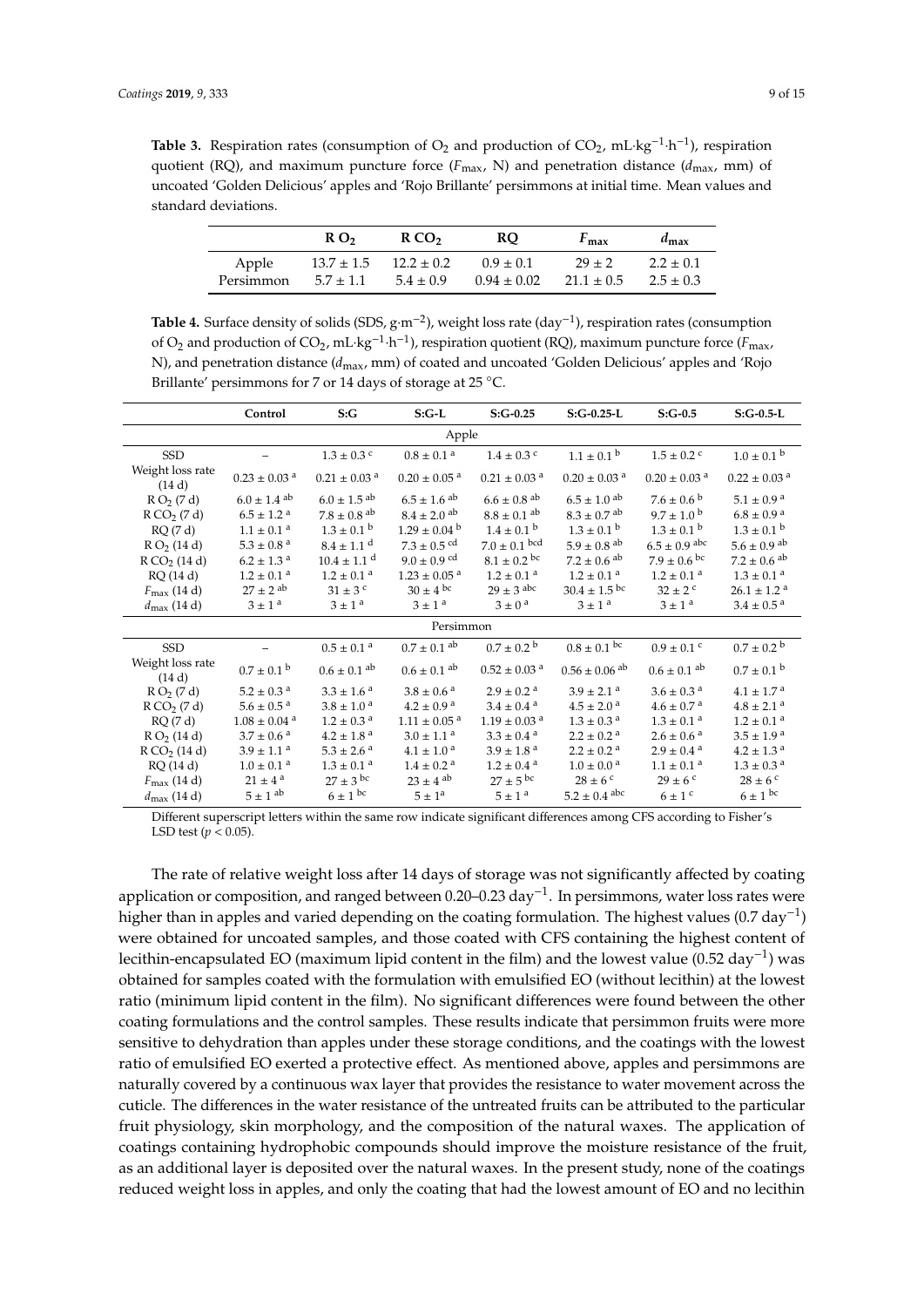prevented water loss in persimmons. This might indicate a partial removal and/or modification of the natural waxes that are present on the peel of the fruits, resulting in no reduction in weight loss; so, further studies should be conducted in order to understand the effect of the EO and lecithin on the water barrier properties of coated apples and persimmons. Some other studies also reflected no effect of coatings based on biopolymers and lipids on the weight loss reduction of different fruits, such as apples [\[31\]](#page-13-13), plums [\[38\]](#page-13-20), table grapes [\[39\]](#page-13-21), or cherry tomatoes [\[40\]](#page-14-0), compared to uncoated fruits.

Table [4](#page-8-1) also shows respiration rates of both fruit at 7 and 14 days of storage. In apples, a multifactor ANOVA (results not shown) did not reveal a significant effect of the storage time on respiration rates, although the coatings had a significant influence. In general, coatings tend to increase the  $O<sub>2</sub>$ consumption and  $CO<sub>2</sub>$  production rates with respect to the control sample, and only those containing lecithin-encapsulated EO showed no significant differences with respect to the control sample. The alterations in the respiration pathway affected the RQ, which indicates the nature of the substrate used during the respiration process. Thus, a RQ equal to 1.0 indicates that the metabolic substrates are carbohydrates, whereas an RQ higher than 1 indicates that the substrates are organic acids [\[41\]](#page-14-1). The multifactor ANOVA in RQ reveals a significant effect of storage time and coating formulation. RQ slightly increased at 14 days, and was higher in all the coated samples. This indicates that the metabolic substrates are shifting from carbohydrates to organic acids [\[41\]](#page-14-1) more quickly in coated samples.

In contrast, coatings were observed to have no significant effect on the respiration rates of persimmons, which exhibited lower respiration rates than apples, with a respiration quotient of nearly 1. Climacteric fruit, such as apples, exhibit a peak of respiration and ethylene  $(C_2H_4)$  production associated with senescence or ripening [\[12\]](#page-12-11), which could explain the observed differences.

The texture changes in fruits depend on both cell wall degradation and the loss of tissue turgidity [\[42\]](#page-14-2). Table [4](#page-8-1) shows the values of the *F*max and *d*max for the different coated and uncoated fruits after 14 days of storage. No significant changes in the maximum puncture force (failure point) were observed for either uncoated or coated apples after storage with respect to the initial values before storage (Tables [3](#page-8-0) and [4\)](#page-8-1). However, although no significant differences were observed in terms of the maximum penetration distance between coated and control apples at the end of the storage, the values were slightly higher than before storage, which can be associated with a loss of cellular turgidity due to the superficial dehydration of the apples. The limited water vapor barrier capacity of these films [\[24\]](#page-13-6) and their relative lack of thickness on the fruit mean that these are scarcely effective at controlling moisture transfer in apples.

In the case of persimmons, the coatings had a significant effect  $(p < 0.05)$ , maintaining the firmness of the fruit. On the other hand, although there were no notable differences in terms of the maximum penetration distance at the failure point (5–6 mm) between coated and uncoated samples at the end of the storage, the values were significantly higher than the initial value (2.5 mm) before storage. This indicates changes in the texture of the tissue over time, which can be related to the progress in maturity and water loss. The  $F_{\text{max}}$  values increased from 21.1 up to 31 N, which could be attributed to the greater deformability of the tissue allowing for deeper penetration without failure, thus accumulating more compressive and shear resistance [\[43\]](#page-14-3). The smallest changes occurred in the sample coated with CFS containing lecithin without EO.

The above results show that coatings have a different effect depending on whether the fruit is an apple or persimmon, which can be attributed to the different physiological patterns of the fruits and the specific interactions with the coatings. Although respiration patterns were slightly modified by coatings on apples with no effect on water loss, coatings exerted a better control of water loss in persimmon; however, these did not maintain the firmness mainly due to the progress of fruit ripening.

#### *3.4. Fungal Decay*

Table [5](#page-10-0) shows the development of fungal decay on artificially inoculated 'Golden Delicious' apples and 'Rojo Brillante' persimmons. The applications of starch–gellan coatings did not significantly reduce the disease incidence on apples inoculated with *B. cinerea*, as compared to non-coated ones (control)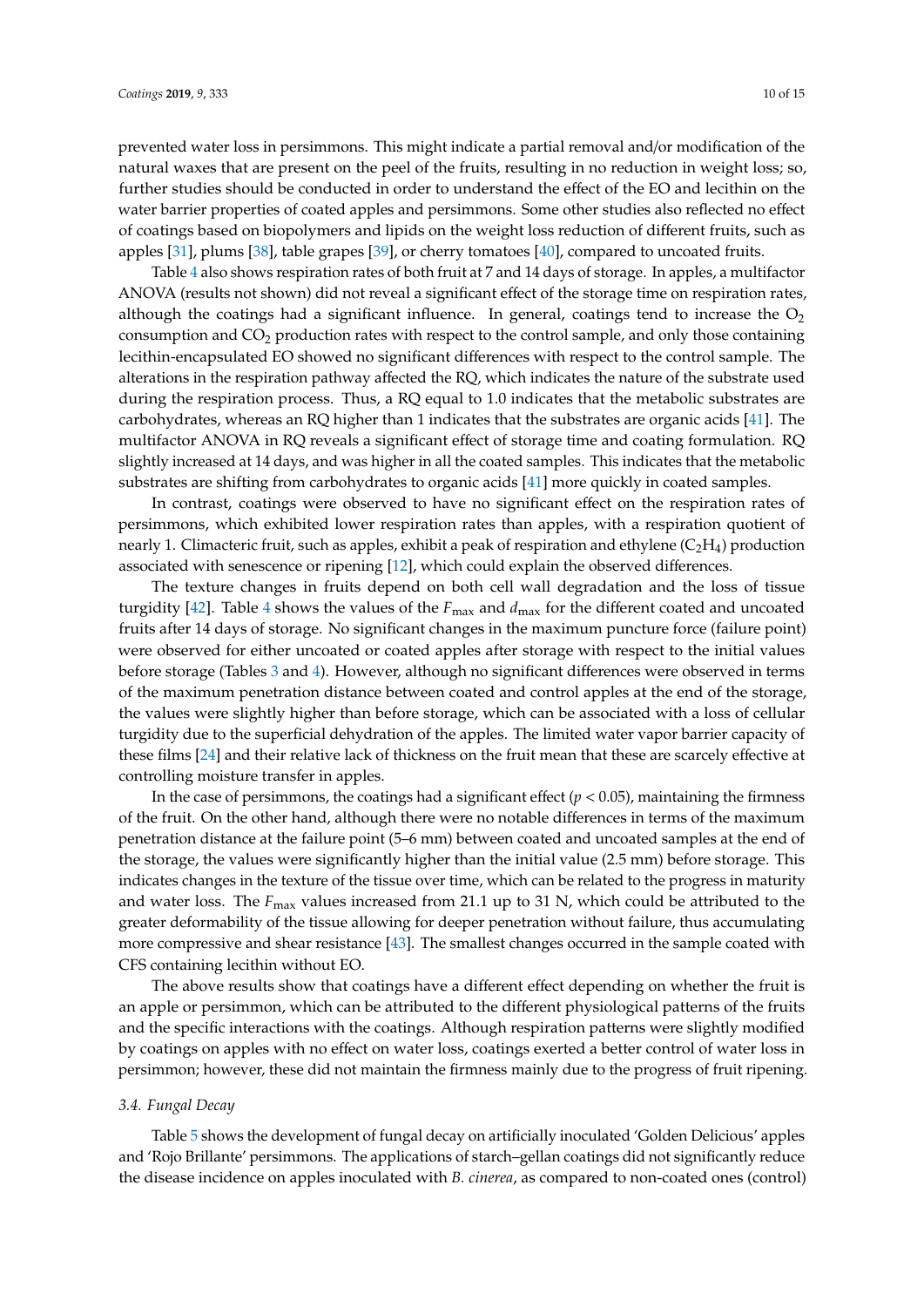after 7 or 12 days of storage at 20 °C. No effect of the addition of EO was observed, despite what had been observed in a prior in vitro study, where starch–gellan films with thyme EO exhibited a marked antifungal effect [\[24\]](#page-13-6). Nevertheless, all the coatings, regardless of their composition, significantly reduced the severity of gray mold with respect to the control samples (20–30% reduction), with no particular observed effect of the antifungal EO.

<span id="page-10-0"></span>**Table 5.** Mean values and standard deviations of disease incidence and severity of gray mold on 'Golden Delicious' apples artificially inoculated with *Botrytis cinerea* and black spot on 'Rojo Brillante' persimmons artificially inoculated with *Alternaria alternata*. Fruit were coated 24 h after fungal inoculation and incubated at 20 ◦C and 85% RH for 7 and 12 days. Mean values of the reduction in disease incidence and severity are also shown.

|                 | Disease Incidence (%)    |                          | <b>Reduction of</b><br>Incidence (%) |                      | Disease Severity (mm)       |                              | <b>Reduction of</b><br>Severity (%) |         |  |
|-----------------|--------------------------|--------------------------|--------------------------------------|----------------------|-----------------------------|------------------------------|-------------------------------------|---------|--|
|                 | 7 Days                   | 12 Days                  | 7 Days                               | 12 Days              | 7 Days                      | 12 Days                      | 7 Days                              | 12 Days |  |
| Apple gray mold |                          |                          |                                      |                      |                             |                              |                                     |         |  |
| Control         | $100 \pm 0^{\text{ a}}$  | $100 \pm 0^{\text{ a}}$  |                                      |                      | $70 \pm 5^{\rm b}$          | $100 \pm 5^{b}$              | -                                   |         |  |
| S:G             | $75 \pm 25^{\text{a}}$   | $83 \pm 14$ <sup>a</sup> | 25                                   | 17                   | $44 \pm 5^{\text{a}}$       | $74 \pm 13$ <sup>a</sup>     | 32                                  | 26      |  |
| $S:G-L$         | $92 \pm 14$ <sup>a</sup> | $92 \pm 14$ <sup>a</sup> | 8                                    | 8                    | $47 \pm 11$ <sup>a</sup>    | $73 \pm 21$ <sup>a</sup>     | 27                                  | 27      |  |
| $S:G-0.25$      | $75 \pm 25$ <sup>a</sup> | $83 \pm 14$ <sup>a</sup> | 25                                   | 17                   | $53\pm8$ $^{\rm ab}$        | $76\pm15$ $^{\rm a}$         | 19                                  | 24      |  |
| $S:G-0.25-L$    | $75 \pm 25^{\text{a}}$   | $75 \pm 25$ <sup>a</sup> | 25                                   | 25                   | $44 \pm 11$ <sup>a</sup>    | $64 \pm 17$ <sup>a</sup>     | 33                                  | 36      |  |
| $S:G-0.5$       | $92 \pm 14$ <sup>a</sup> | $92 \pm 14$ <sup>a</sup> | 8                                    | 8                    | $45 \pm 10^{a}$             | $81 \pm 7$ <sup>ab</sup>     | 32                                  | 19      |  |
| $S:G-0.5-L$     | $100 \pm 0^{\text{a}}$   | $100 \pm 0^{\text{ a}}$  | $\mathbf{0}$                         | $\mathbf{0}$         | $47 \pm 1^{\text{a}}$       | $69 \pm 10^{a}$              | 29                                  | 31      |  |
|                 |                          |                          |                                      | Persimmon black spot |                             |                              |                                     |         |  |
| Control         | $68 \pm 3^{b}$           | $73 \pm 5$ bc            |                                      |                      | $10.6 \pm 0.8$ <sup>a</sup> | $21.9 \pm 1.9^{\mathrm{b}}$  |                                     |         |  |
| S:G             | $38 \pm 9^{\text{ a}}$   | $45 \pm 12^{a}$          | 44                                   | 39                   | $9.3 \pm 1.5^{\text{a}}$    | $15.0 \pm 3.0$ <sup>a</sup>  | 12                                  | 32.9    |  |
| $S:G-L$         | $70 \pm 10^{b}$          | $78 \pm 7$ bc            | $\Omega$                             | $\mathbf{0}$         | $9.7 \pm 1.2$ <sup>a</sup>  | $17.0 \pm 3.0$ <sup>a</sup>  | 9                                   | 20.8    |  |
| $S:G-0.25$      | $42 \pm 7^{\text{a}}$    | $57 \pm 10^{ab}$         | 39                                   | 23                   | $10.8 \pm 1.1$ <sup>a</sup> | $15.5 \pm 1.4$ <sup>a</sup>  | $\Omega$                            | 29.4    |  |
| $S:G-0.25-L$    | $58 \pm 8$ <sup>ab</sup> | $72 \pm 6$ bc            | 14                                   | $\overline{2}$       | $12.7 \pm 0.6$ <sup>a</sup> | $18.8 \pm 1.9$ <sup>ab</sup> | $\mathbf{0}$                        | 14.2    |  |
| $S:G-0.5$       | $42 \pm 7^{\text{a}}$    | $53 \pm 7$ ab            | 39                                   | 27                   | $11.4\pm0.3$ $^{\rm a}$     | $20.2 \pm 0.5$ <sup>ab</sup> | $\overline{0}$                      | 8       |  |
| $S:G-0.5-L$     | $72 \pm 7^{\rm b}$       | $82 \pm 8$ °             | $\mathbf{0}$                         | $\boldsymbol{0}$     | $10.4 \pm 0.8$ <sup>a</sup> | $17.6 \pm 0.6$ <sup>a</sup>  | $\overline{2}$                      | 20      |  |

For each disease, different superscript letters within the same column indicate significant differences among CFS according to Fisher's LSD test (*p* < 0.05).

Starch–gellan coatings were more effective at reducing the incidence of black spot caused by *A. alternata* on persimmons (up to 40% reduction), although coatings containing lecithin were not effective, and the presence of EO was not observed to have any significant effect. Disease severity was not significantly reduced in coated persimmons. A multifactorial analysis (factors: the presence of lecithin and EO concentration) revealed two things: there was no significant influence of the EO, and the lecithin had a negative effect on the reduction of disease incidence and severity in infected fruit.

In general, applying a coating had a positive antifungal effect both on apples (a significant reduction in the severity of gray mold) and persimmons (a significant reduction in the incidence of black spot), but this antifungal effect was milder than that observed in in vitro work with EO incorporated into the same type of films. Similar behavior has recently been reported by da Rocha Neto et al. [\[15\]](#page-12-14) for apples. They observed a complete inhibition of the in vitro germination of *P. expansum* by using melaleuca, palmarosa, and star anise EOs in vapor phase, but these treatments had only a minor effect on inoculated apples, regardless of the EO used. As previously reported [\[22,](#page-13-4)[44\]](#page-14-4), this indicates that the in vivo effectiveness of EOs cannot be anticipated by their antifungal activity in in vitro tests, and that interactions between EOs and fungal pathogens are modulated by the fruit host and the conditions in the infection court, often resulting in reduced disease control ability. An important difference in the potential effect of EO with respect to in vitro tests could be related with the degree of coating plasticization, which may affect the release of EO. In in vitro tests, films are directly applied on the wet culture medium, whereas coatings are applied on the dried fruit surface. This fact could limit the release of the active compounds from the polymer matrix, hindering their antifungal action.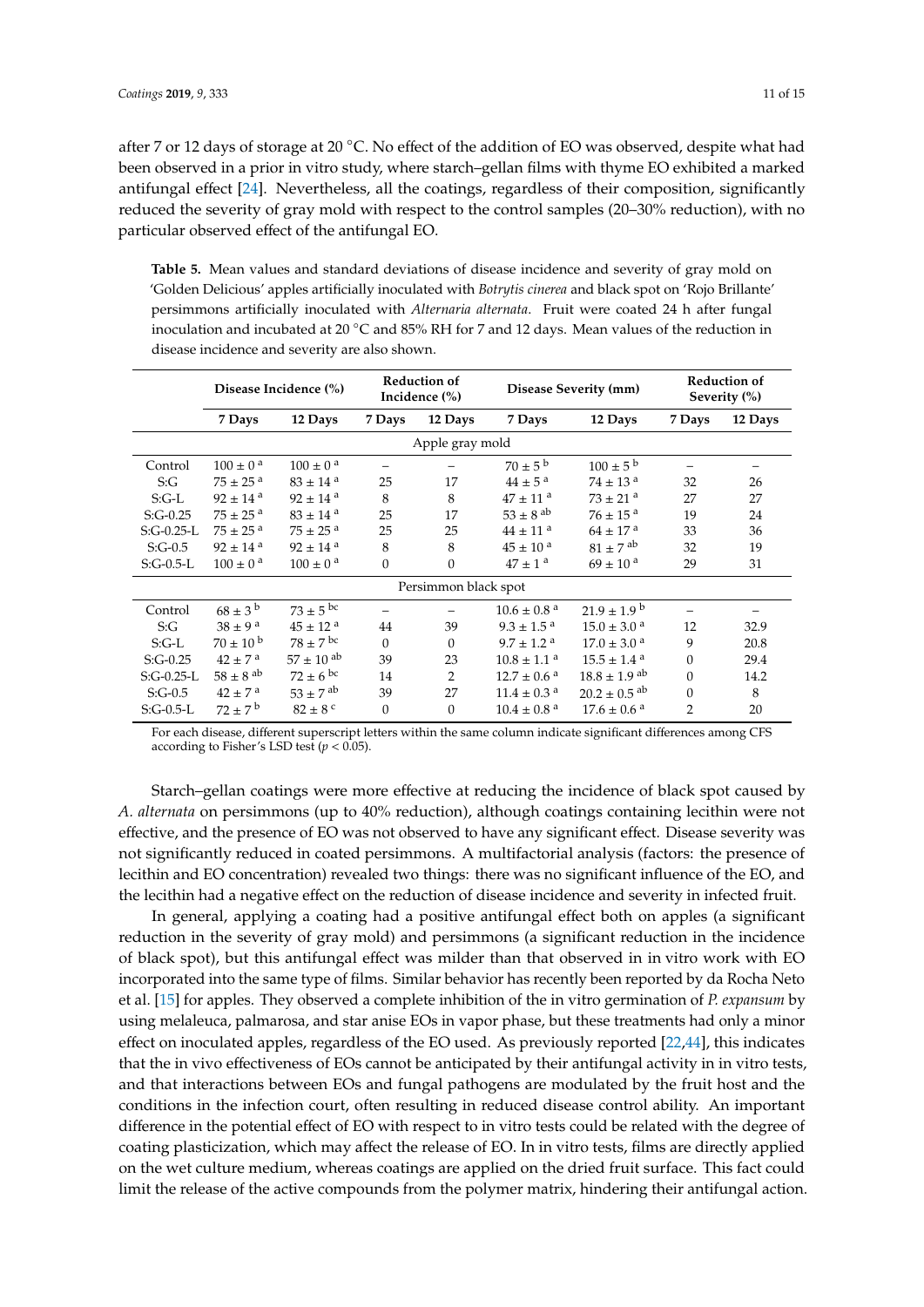Likewise, EO compounds may also affect some physiological changes in the fruit, which could decrease the fruit's natural defenses against the fungal attack. The generally negative effect of lecithin could also be attributed to the lipid interactions with the fruit's waxy coatings, which could also weaken the natural resistance to disease, counteracting the induced coating protection. Other surfactant lipids, such as Tween 85, also seemed to exert a negative effect on the barrier capacity of the natural wax-coating assembly, as observed in apples. The gas exchange on the fruit surface could also play an important role in postharvest disease development, which could explain the generally positive effect of coatings at reducing fungal growth on infected fruit. Therefore, interactions of coatings and their components with the fruit surface always constitute a distinguishing factor to define the particular behavior of coated fruit [\[45\]](#page-14-5), and in the case of coatings formulated with antifungal ingredients, these interactions can affect the in vivo disease control ability of the coating [\[46\]](#page-14-6). The results obtained in the present study with the addition of thyme EO to starch-based coatings were not anticipated. Numerous previous studies have shown that the formulation of antifungal films and coatings with EOs either provided disease control ability or increased that of the coating alone due to an important synergistic effect against various important postharvest pathogens, including *B. cinerea* and *A. alternata* [\[12](#page-12-11)[,47](#page-14-7)[,48\]](#page-14-8). However, this is not always the case, and other reports showed no significant benefit gained from the addition of EOs [\[49\]](#page-14-9). It seems that a wide variability in disease control efficacy can be observed, which is basically due to the numerous factors that can influence the antifungal properties of films and coatings. The following can be cited among the most important: nature of the composite matrix of the coating; type and concentration of the antifungal compound(s); species and strain of the target postharvest pathogen; species, cultivar, and physical and physiological condition of the fruit host; and postharvest environmental conditions [\[46\]](#page-14-6). Therefore, further studies would be required to analyze the influence of these factors.

#### **4. Conclusions**

Starch–gellan coatings containing or not emulsified or lecithin-encapsulated EO had a different effect on the postharvest parameters (weight loss, respiration rates and firmness changes) when applied on apples and persimmons, depending on the coating composition and type of fruit. None of the coating formulations reduced the weight loss in apples, although these prevented water loss in persimmons. In contrast, although the coating was not observed to have any significant effect on the respiration rates and respiration quotient of persimmons, the respiration rates and quotient in apples were promoted. Coatings did not affect the changes in fruit firmness in apples or persimmons; nevertheless, in the latter, these may be mainly associated with the ripening progress. Regarding fungal decay, coatings without lecithin reduced the incidence of black spot caused by *A. alternata* in persimmons, regardless of the thyme EO content. Likewise, these reduced the severity of gray mold caused by *B. cinerea* infection in apple. The addition of EO did not exert an antifungal effect in the fruit despite its proven antifungal action in previous in vitro tests. Therefore, the particular characteristics of the fruit and the interactions in the infection site (peel wounds) seriously affected the in vivo effectiveness of coatings of certain composition. No positive effect of lecithin was observed on the controlled postharvest parameters affecting fruit quality and physiological behavior in either apples or persimmons; EO did not exert additional antifungal action and seemed to exert a negative effect on some other fruit quality attributes. Then, starch–gellan coatings without lecithin or thyme EO demonstrated the potential to be used in persimmons in order to control weight loss and reduce the incidence of infections caused by *A. alternata*.

**Author Contributions:** Conceptualization, M.S., L.P., M.B.P.-G., and A.C.; methodology, L.P., M.B.P.-G., and A.C.; investigation, M.S.; writing—original draft preparation, M.S. and A.C.; writing—review and editing, M.S., L.P., M.B.P.-G. and A.C.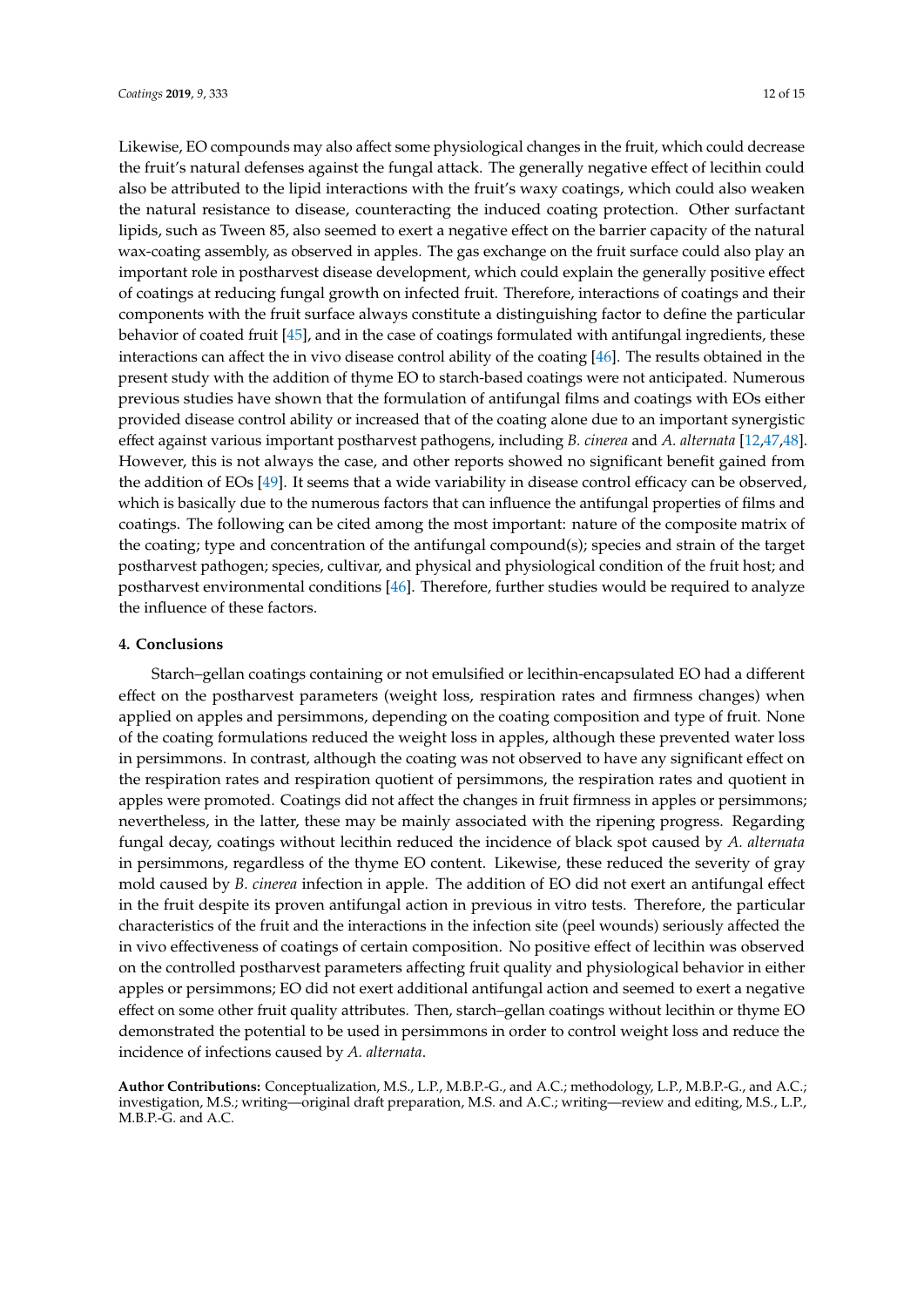**Funding:** This research was funded by the "Ministerio de Economía y Competitividad" (MINECO) of Spain through the projects AGL2016-76699-R and RTA2015-00037-C02. Mayra Sapper thanks the "Conselleria de Educación, Investigación, Cultura y Deporte de la Generalitat Valenciana" for the Santiago Grisolía grant GRISOLIA/2015/001.

**Conflicts of Interest:** The authors declare no conflict of interest.

# **References**

- <span id="page-12-0"></span>1. Singh, D.; Sharma, R.R. Postharvest diseases of fruits and vegetables and their management. In *Postharvest Disinfection of Fruits and Vegetables*; Siddiqui, M.W., Ed.; Academic Press: London, UK, 2018; pp. 1–52. [\[CrossRef\]](http://dx.doi.org/10.1016/b978-0-12-812698-1.00001-7)
- <span id="page-12-1"></span>2. Sivakumar, D.; Bautista-Baños, S. A review on the use of essential oils for postharvest decay control and maintenance of fruit quality during storage. *Crop Prot.* **2014**, *64*, 27–37. [\[CrossRef\]](http://dx.doi.org/10.1016/j.cropro.2014.05.012)
- <span id="page-12-2"></span>3. Troncoso-Rojas, R.; Tiznado-Hernández, M.E. Alternaria alternata (black rot, black spot). In *Postharvest Decay: Control Strategies*; Bautista-Baños, S., Ed.; Academic Press: London, UK, 2014; pp. 147–187. [\[CrossRef\]](http://dx.doi.org/10.1016/B978-0-12-411552-1.00005-3)
- <span id="page-12-3"></span>4. Batta, Y.A. Postharvest biological control of apple gray mold by *Trichoderma harzianum* Rifai formulated in an invert emulsion. *Crop Prot.* **2004**, *23*, 19–26. [\[CrossRef\]](http://dx.doi.org/10.1016/S0261-2194(03)00163-7)
- <span id="page-12-4"></span>5. Palou, L.; Montesinos-Herrero, C.; Tarazona, I.; Besada, C.; Taberner, V. Incidence and etiology of postharvest fungal diseases of persimmon (*Diospyros Kaki* Thunb. Cv. Rojo Brillante) in Spain. *Plant Dis.* **2015**, *99*, 1416–1425. [\[CrossRef\]](http://dx.doi.org/10.1094/PDIS-01-15-0112-RE) [\[PubMed\]](http://www.ncbi.nlm.nih.gov/pubmed/30690995)
- <span id="page-12-5"></span>6. Ma, L.; He, J.; Liu, H.; Zhou, H. The phenylpropanoid pathway affects apple fruit resistance to *Botrytis cinerea*. *J. Phytopathol.* **2018**, *166*, 206–215. [\[CrossRef\]](http://dx.doi.org/10.1111/jph.12677)
- <span id="page-12-6"></span>7. Romanazzi, G.; Feliziani, E. Botrytis cinerea (gray mold). In *Postharvest Decay: Control Strategies*; Bautista-Baños, S., Ed.; Academic Press: London, UK, 2014; pp. 131–146. [\[CrossRef\]](http://dx.doi.org/10.1016/B978-0-12-411552-1.00004-1)
- <span id="page-12-7"></span>8. Prusky, D.; Eshel, D.; Kobiler, I.; Yakoby, N.; Beno-Moualem, D.; Ackerman, M.; Zuthji, Y.; Ben Arie, R. Postharvest chlorine treatments for the control of the persimmon black spot disease caused by *Alternaria alternata*. *Postharvest Biol. Technol.* **2001**, *22*, 271–277. [\[CrossRef\]](http://dx.doi.org/10.1016/S0925-5214(01)00084-9)
- <span id="page-12-8"></span>9. Biton, E.; Kobiler, I.; Feygenberg, O.; Yaari, M.; Kaplunov, T.; Ackerman, M.; Friedman, H.; Prusky, D. The mechanism of differential susceptibility to alternaria black spot, caused by *Alternaria alternata*, of stem-and bottom-end tissues of persimmon fruit. *Postharvest Biol. Technol.* **2014**, *94*, 74–81. [\[CrossRef\]](http://dx.doi.org/10.1016/j.postharvbio.2014.03.008)
- <span id="page-12-9"></span>10. Olivas, G.; Barbosa-Cánovas, G. Edible films and coatings for fruits and vegetables. In *Edible Films and Coatings for Food Applications*; Embuscado, M.E., Huber, K.C., Eds.; Springer: New York, NY, USA, 2009; pp. 211–244. [\[CrossRef\]](http://dx.doi.org/10.1007/978-0-387-92824-1)
- <span id="page-12-10"></span>11. Maftoonazad, N.; Ramaswamy, H.S.; Marcotte, M. Shelf-life extension of peaches through sodium alginate and methyl cellulose edible coatings. *Int. J. Food Sci. Technol.* **2008**, *43*, 951–957. [\[CrossRef\]](http://dx.doi.org/10.1111/j.1365-2621.2006.01444.x)
- <span id="page-12-11"></span>12. Fonseca, S.C.; Oliveira, F.A.R.; Brecht, J.K. Modelling respiration rate of fresh fruits and vegetables for modified atmosphere packages: A review. *J. Food Eng.* **2002**, *52*, 99–119. [\[CrossRef\]](http://dx.doi.org/10.1016/S0260-8774(01)00106-6)
- <span id="page-12-12"></span>13. Morice, I.M.; Shorland, F.B. Composition of the surface waxes of apple fruits and changes during storage. *J. Sci. Food Agric.* **1973**, *24*, 1331–1339. [\[CrossRef\]](http://dx.doi.org/10.1002/jsfa.2740241104)
- <span id="page-12-13"></span>14. Prusky, D.; Kobiler, I.; Akerman, M.; Miyara, I. Effect of acidic solutions and acidic prochloraz on the control of postharvest decay caused by *Alternaria alternata* in mango and persimmon fruit. *Postharvest Biol. Technol.* **2006**, *42*, 134–141. [\[CrossRef\]](http://dx.doi.org/10.1016/j.postharvbio.2006.06.001)
- <span id="page-12-14"></span>15. Da Rocha Neto, A.C.; Navarro, B.B.; Canton, L.; Maraschin, M.; Di Piero, R.M. Antifungal activity of palmarosa (*Cymbopogon martinii*), tea tree (*Melaleuca alternifolia*) and star anise (*Illicium verum*) essential oils against *Penicillium expansum* and their mechanisms of action. *LWT-Food Sci. Technol.* **2019**, *105*, 385–392. [\[CrossRef\]](http://dx.doi.org/10.1016/j.lwt.2019.02.060)
- <span id="page-12-15"></span>16. El Ouadi, Y.; Manssouri, M.; Bouyanzer, A.; Majidi, L.; Bendaif, H.; Elmsellem, H.; Shariati, M.A.; Melhaoui, A.; Hammouti, B. Essential oil composition and antifungal activity of *Melissa o*ffi*cinalis* originating from North-Est Morocco, against postharvest phytopathogenic fungi in apples. *Microb. Pathog.* **2017**, *107*, 321–326. [\[CrossRef\]](http://dx.doi.org/10.1016/j.micpath.2017.04.004) [\[PubMed\]](http://www.ncbi.nlm.nih.gov/pubmed/28389346)
- <span id="page-12-16"></span>17. Desjobert, J.M.; Cristofari, G.; Paolini, J.; Costa, J.; Majidi, L.; Znini, M. Essential oil composition and antifungal activity of *Pulicaria mauritanica* coss., against postharvest phytopathogenic fungi in apples. *LWT-Food Sci. Technol.* **2013**, *54*, 564–569. [\[CrossRef\]](http://dx.doi.org/10.1016/j.lwt.2013.05.030)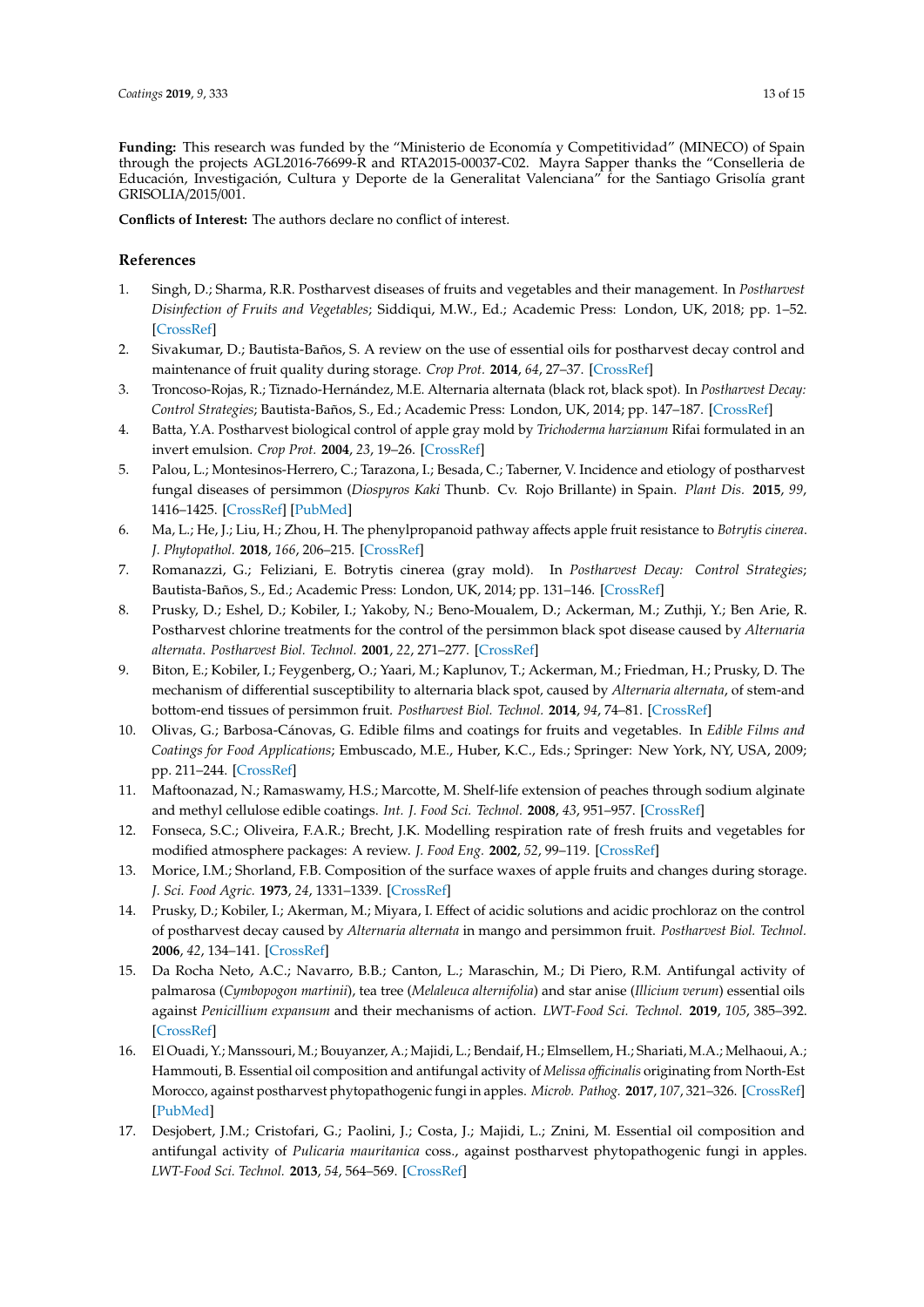- <span id="page-13-0"></span>18. Perdones, A.; Sánchez-González, L.; Chiralt, A.; Vargas, M. Effect of chitosan-lemon essential oil coatings on storage-keeping quality of strawberry. *Postharvest Biol. Technol.* **2012**, *70*, 32–41. [\[CrossRef\]](http://dx.doi.org/10.1016/j.postharvbio.2012.04.002)
- <span id="page-13-1"></span>19. Daniel, C.K.; Lennox, C.L.; Vries, F.A. In vivo application of garlic extracts in combination with clove oil to prevent postharvest decay caused by *Botrytis cinerea*, *Penicillium expansum* and *Neofabraea alba* on apples. *Postharvest Biol. Technol.* **2014**, *99*, 88–92. [\[CrossRef\]](http://dx.doi.org/10.1016/j.postharvbio.2014.08.006)
- <span id="page-13-2"></span>20. Munhuweyi, K.; Caleb, O.J.; Lennox, C.L.; van Reenen, A.J.; Opara, U.L. In vitro and in vivo antifungal activity of chitosan-essential oils against pomegranate fruit pathogens. *Postharvest Biol. Technol.* **2017**, *129*, 9–22. [\[CrossRef\]](http://dx.doi.org/10.1016/j.postharvbio.2017.03.002)
- <span id="page-13-3"></span>21. Bakkali, F.; Averbeck, S.; Averbeck, D.; Idaomar, M. Biological effects of essential oils-A review. *Food Chem. Toxicol.* **2008**, *46*, 446–475. [\[CrossRef\]](http://dx.doi.org/10.1016/j.fct.2007.09.106)
- <span id="page-13-4"></span>22. Palou, L.; Ali, A.; Fallik, E.; Romanazzi, G. GRAS, plant-and animal-derived compounds as alternatives to conventional fungicides for the control of postharvest diseases of fresh horticultural produce. *Postharvest Biol. Technol.* **2016**, *122*, 41–52. [\[CrossRef\]](http://dx.doi.org/10.1016/j.postharvbio.2016.04.017)
- <span id="page-13-5"></span>23. Sánchez-González, L.; Vargas, M.; González-Martínez, C.; Chiralt, A.; Cháfer, M. Use of essential oils in bioactive edible coatings: A review. *Food Eng. Rev.* **2011**, *3*, 1–16. [\[CrossRef\]](http://dx.doi.org/10.1007/s12393-010-9031-3)
- <span id="page-13-6"></span>24. Sapper, M.; Wilcaso, P.; Santamarina, M.P.; Roselló, J.; Chiralt, A. Antifungal and functional properties of starch-gellan films containing thyme (*Thymus zygis*) essential oil. *Food Control.* **2018**, *92*, 505–515. [\[CrossRef\]](http://dx.doi.org/10.1016/j.foodcont.2018.05.004)
- <span id="page-13-7"></span>25. Plotto, A.; Roberts, D.D.; Roberts, R.G. Evaluation of plant essential oils as natural postharvest disease control of tomato (*Lycopersicon esculentum*). *Acta Hortic.* **2003**, *628*, 737–745. [\[CrossRef\]](http://dx.doi.org/10.17660/ActaHortic.2003.628.93)
- <span id="page-13-8"></span>26. Cano, A.; Fortunati, E.; Cháfer, M.; Kenny, J.M.; Chiralt, A.; González-Martínez, C. Properties and ageing behaviour of pea starch films as affected by blend with poly(vinyl alcohol). *Food Hydrocoll.* **2015**, *48*, 84–93. [\[CrossRef\]](http://dx.doi.org/10.1016/j.foodhyd.2015.01.008)
- <span id="page-13-9"></span>27. Jiménez, A.; Fabra, M.J.; Talens, P.; Chiralt, A. Edible and biodegradable starch films: A review. *Food Bioprocess Technol.* **2012**, *5*, 2058–2076. [\[CrossRef\]](http://dx.doi.org/10.1007/s11947-012-0835-4)
- <span id="page-13-10"></span>28. Valencia-Sullca, C.; Jiménez, M.; Jiménez, A.; Atarés, L.; Vargas, M.; Chiralt, A. Influence of liposome encapsulated essential oils on properties of chitosan films. *Polym. Int.* **2016**, *65*, 979–987. [\[CrossRef\]](http://dx.doi.org/10.1002/pi.5143)
- <span id="page-13-11"></span>29. Sapper, M.; Bonet, M.; Chiralt, A. Wettability of starch-gellan coatings on fruits, as affected by the incorporation of essential oil and/or surfactants. *LWT-Food Sci. Technol.* under review.
- <span id="page-13-12"></span>30. Kwok, D.Y.; Neumann, A.W. Contact angle measurement and contact angle interpretation. *Adv. Colloid Interface Sci.* **1999**, *81*, 167–249. [\[CrossRef\]](http://dx.doi.org/10.1016/S0001-8686(98)00087-6)
- <span id="page-13-13"></span>31. Bai, J.; Baldwin, E.A.; Hagenmaier, R.H. Alternatives to shellac coatings provide comparable gloss, internal gas modification, and quality for "delicious" apple fruit. *HortScience* **2002**, *37*, 559–563. [\[CrossRef\]](http://dx.doi.org/10.21273/HORTSCI.37.3.559)
- <span id="page-13-14"></span>32. Marín, A.; Atarés, L.; Cháfer, M.; Chiralt, A. Properties of biopolymer dispersions and films used as carriers of the biocontrol agent *Candida sake* CPA-1. *LWT-Food Sci. Technol.* **2017**, *79*, 60–69. [\[CrossRef\]](http://dx.doi.org/10.1016/j.lwt.2017.01.024)
- <span id="page-13-15"></span>33. Castelló, M.L.; Fito, P.J.; Chiralt, A. Changes in respiration rate and physical properties of strawberries due to osmotic dehydration and storage. *J. Food Eng.* **2010**, *97*, 64–71. [\[CrossRef\]](http://dx.doi.org/10.1016/j.jfoodeng.2009.09.016)
- <span id="page-13-16"></span>34. Saei, A.; Tustin, D.S.; Zamani, Z.; Talaie, A.; Hall, A.J. Cropping effects on the loss of apple fruit firmness during storage: the relationship between texture retention and fruit dry matter concentration. *Sci. Hortic.* **2011**, *130*, 256–265. [\[CrossRef\]](http://dx.doi.org/10.1016/j.scienta.2011.07.008)
- <span id="page-13-17"></span>35. Belding, R.; Blankenship, S.; Young, E.; Leidy, R. Composition and variability of epicuticular waxes in apple cultivars. *J. Am. Soc. Hortic. Sci.* **1998**, *123*, 348–356. [\[CrossRef\]](http://dx.doi.org/10.21273/JASHS.123.3.348)
- <span id="page-13-18"></span>36. Ju, Z.; Bramlage, W.J. Developmental changes of cuticular constituents and their association with ethylene during fruit ripening in "Delicious" apples. *Postharvest Biol. Technol.* **2001**, *21*, 257–263. [\[CrossRef\]](http://dx.doi.org/10.1016/S0925-5214(00)00156-3)
- <span id="page-13-19"></span>37. Saberi, B.; Golding, J.B.; Marques, J.R.; Pristijono, P.; Chockchaisawasdee, S.; Scarlett, C.J.; Stathopoulos, C.E. Application of biocomposite edible coatings based on pea starch and guar gum on quality, storability and shelf life of 'Valencia' oranges. *Postharvest Biol. Technol.* **2018**, *137*, 9–20. [\[CrossRef\]](http://dx.doi.org/10.1016/j.postharvbio.2017.11.003)
- <span id="page-13-20"></span>38. Navarro-Tarazaga, M.L.; Sothornvit, R.; Pérez-Gago, M.B. Effect of plasticizer type and amount on hydroxypropyl methylcellulose-beeswax edible film properties and postharvest quality of coated plums (cv. Angeleno). *J. Agric. Food Chem.* **2008**, *56*, 9502–9509. [\[CrossRef\]](http://dx.doi.org/10.1021/jf801708k) [\[PubMed\]](http://www.ncbi.nlm.nih.gov/pubmed/18823125)
- <span id="page-13-21"></span>39. Pastor, C.; Sanchez-Gonzalez, L.; Marcilla, A.; Chiralt, A.; Cháfer, M.; Gonzalez-Martinez, C. Quality and safety of table grapes coated with hydroxypropylmethylcellulose edible coatings containing propolis extract. *Postharvest Biol. Technol.* **2011**, *60*, 64–70. [\[CrossRef\]](http://dx.doi.org/10.1016/j.postharvbio.2010.11.003)